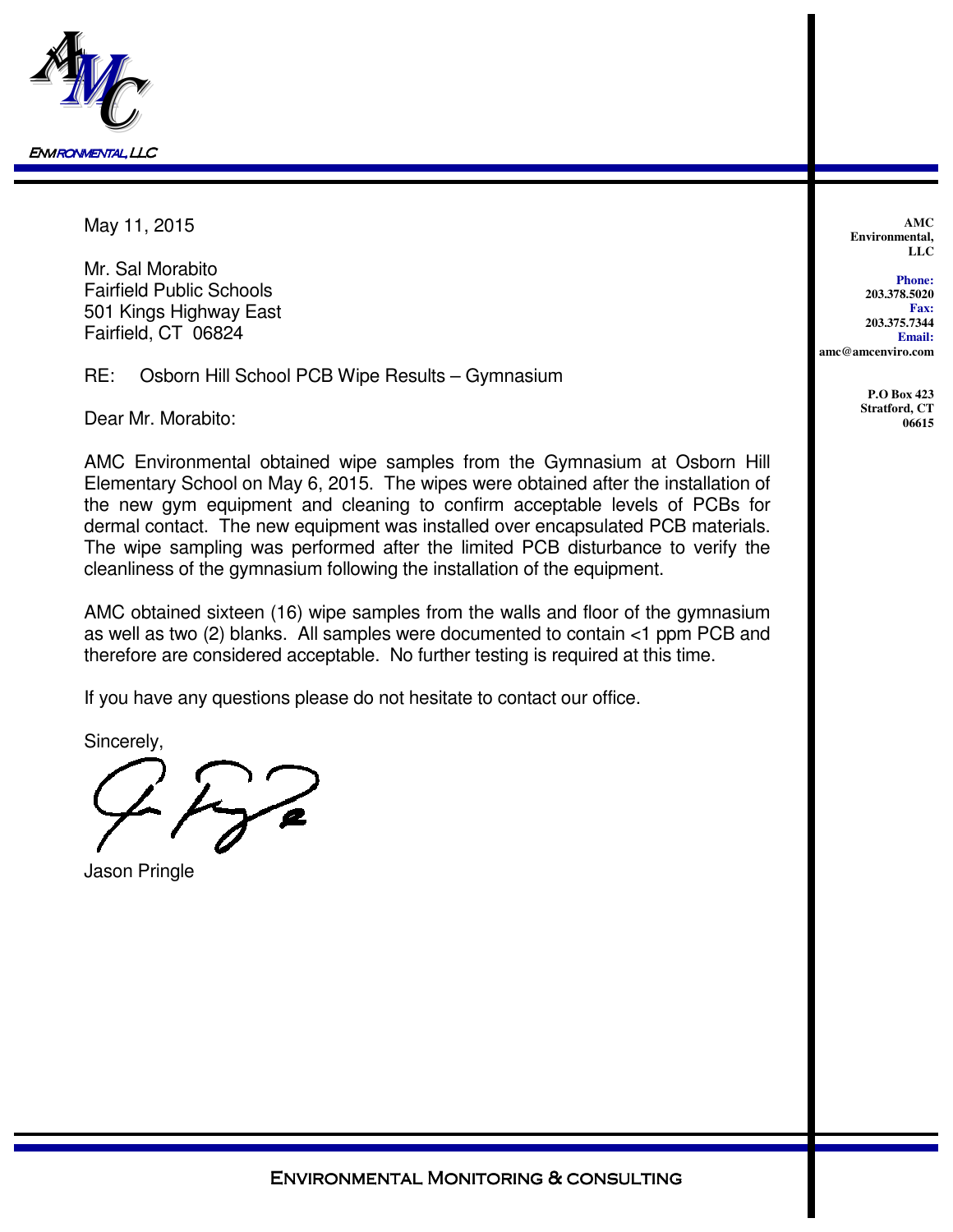

May 11, 2015

Jason Pringle AMC Environmental, LLC PO Box 423 Stratford, CT 06615

Project Location: Osborn - Gymnasium Client Job Number: Project Number: [none] Laboratory Work Order Number: 15E0302

Enclosed are results of analyses for samples received by the laboratory on May 7, 2015. If you have any questions concerning this report, please feel free to contact me.

Sincerely,

 $C_{\infty}$ 

Steven M. Case Project Manager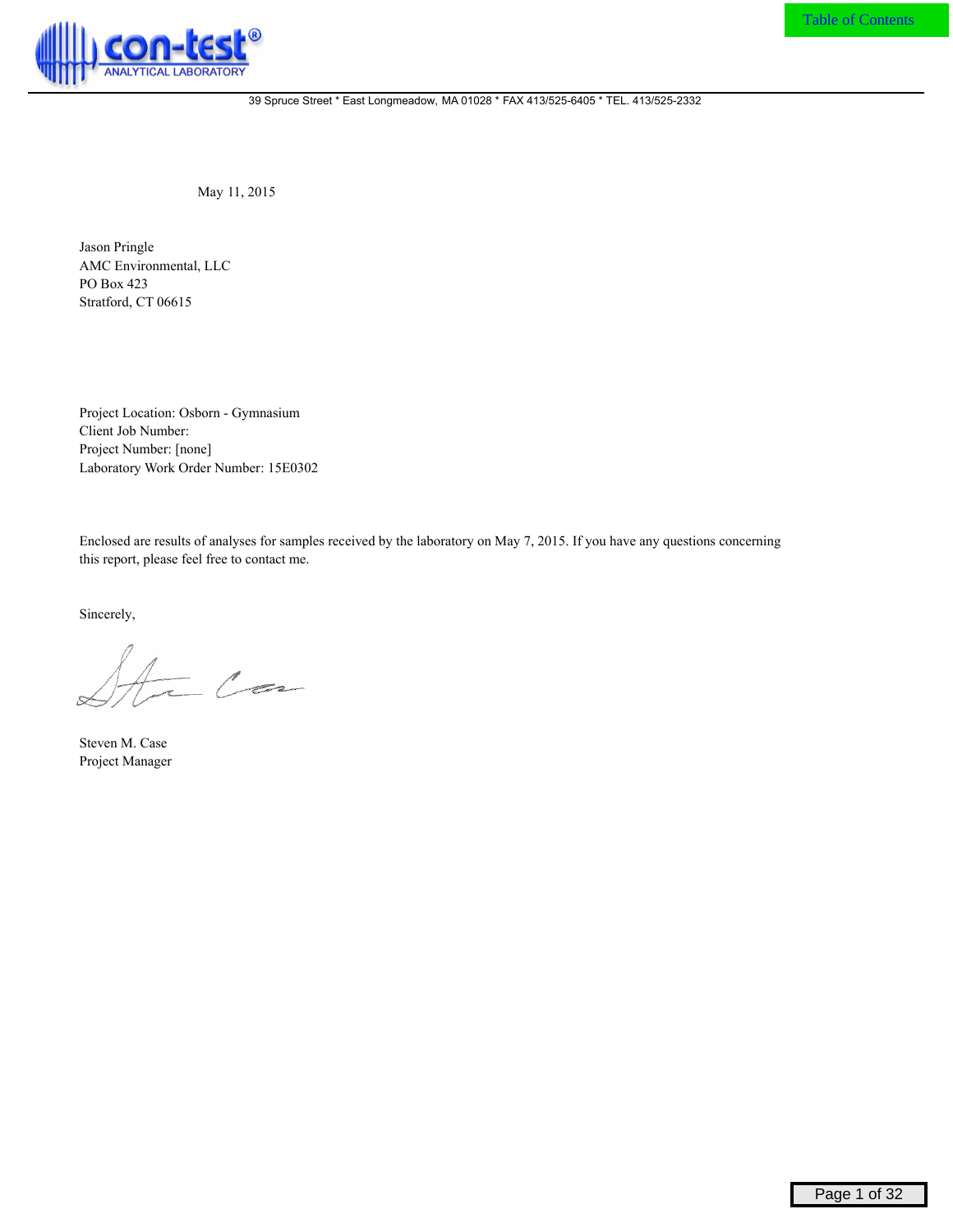<span id="page-2-0"></span>

| Sample Summary                                         | $\overline{4}$   |
|--------------------------------------------------------|------------------|
| Case Narrative                                         | 5                |
| Sample Results                                         | $6\,$            |
| 15E0302-01                                             | $\boldsymbol{6}$ |
| 15E0302-02                                             | $\overline{7}$   |
| 15E0302-03                                             | $8\,$            |
| 15E0302-04                                             | 9                |
| 15E0302-05                                             | 10               |
| 15E0302-06                                             | 11               |
| 15E0302-07                                             | 12               |
| 15E0302-08                                             | 13               |
| 15E0302-09                                             | 14               |
| 15E0302-10                                             | 15               |
| 15E0302-11                                             | 16               |
| 15E0302-12                                             | $17\,$           |
| 15E0302-13                                             | 18               |
| 15E0302-14                                             | 19               |
| 15E0302-15                                             | 20               |
| 15E0302-16                                             | 21               |
| Sample Preparation Information                         | 22               |
| QC Data                                                | 23               |
| Polychlorinated Biphenyls with 3540 Soxhlet Extraction | 23               |
| B121329                                                | 23               |
| Dual Column RPD Report                                 | 24               |
| Flag/Qualifier Summary                                 | 27               |
| Certifications                                         | 28               |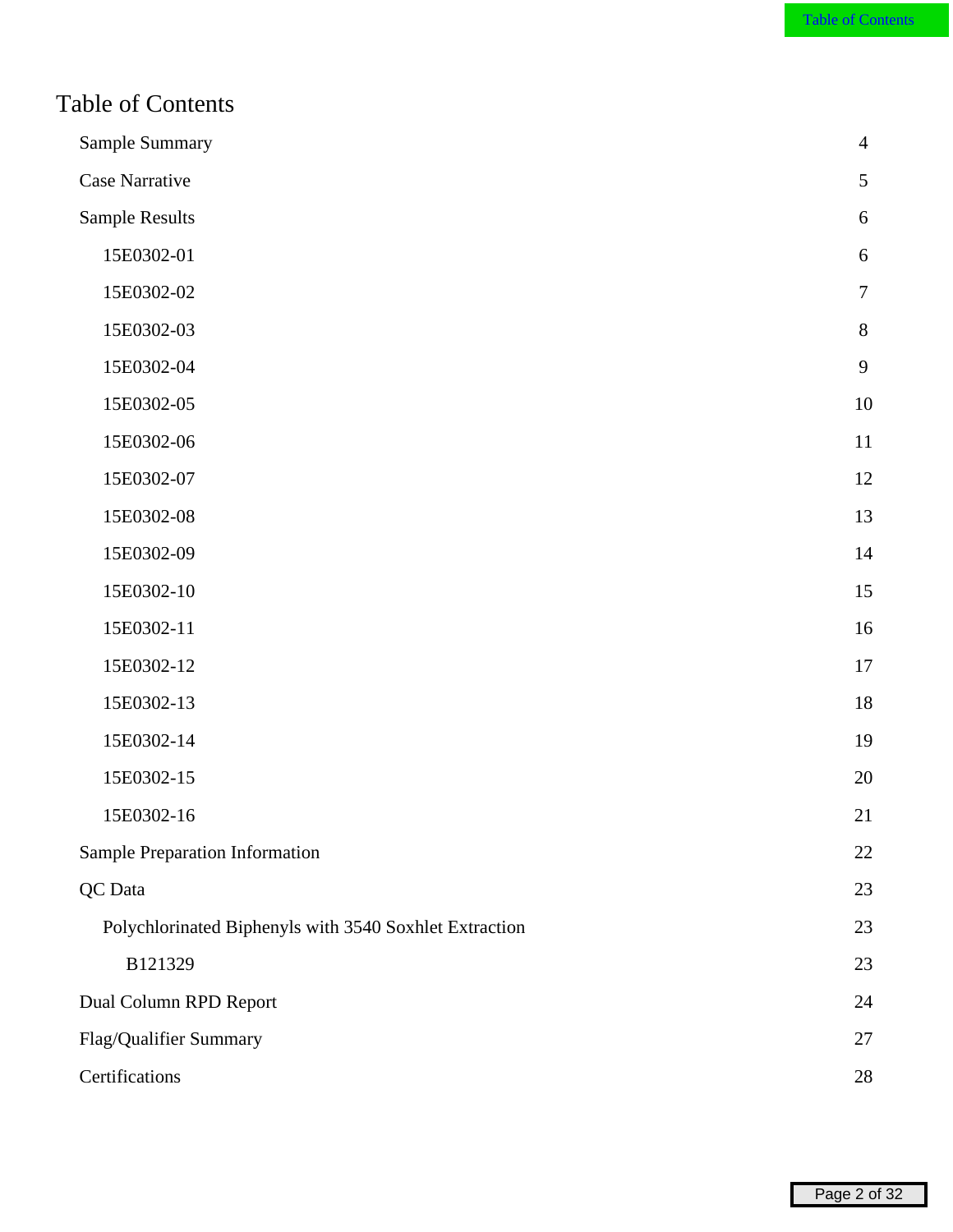# Table of Contents (continued)

 [Chain of Custody/Sample Receipt](#page-29-0) 29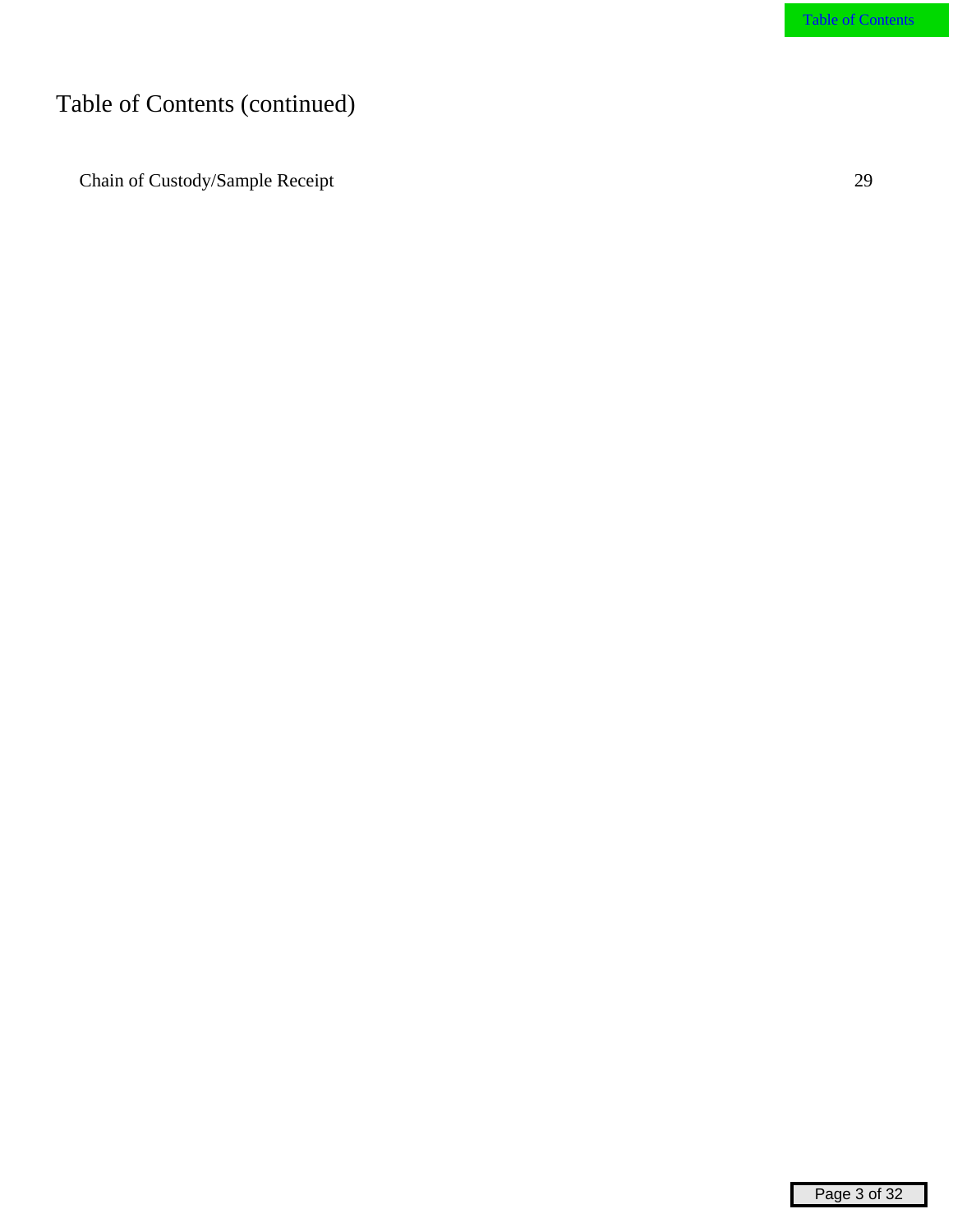<span id="page-4-0"></span>

AMC Environmental, LLC PO Box 423 Stratford, CT 06615 ATTN: Jason Pringle

5/11/2015 REPORT DATE:

PURCHASE ORDER NUMBER:

[none] PROJECT NUMBER:

**ANALYTICAL SUMMARY**

15E0302 WORK ORDER NUMBER:

The results of analyses performed on the following samples submitted to the CON-TEST Analytical Laboratory are found in this report.

PROJECT LOCATION: Osborn - Gymnasium

| FIELD SAMPLE #         | LAB ID:    | <b>MATRIX</b> | <b>SAMPLE DESCRIPTION</b> | <b>TEST</b>  | <b>SUB LAB</b> |
|------------------------|------------|---------------|---------------------------|--------------|----------------|
| PCB-W-01 - Side A Wall | 15E0302-01 | Wipe          |                           | SW-846 8082A |                |
| PCB-W-02 - Side A Wall | 15E0302-02 | Wipe          |                           | SW-846 8082A |                |
| PCB-W-03 - Side B Wall | 15E0302-03 | Wipe          |                           | SW-846 8082A |                |
| PCB-W-04 - Side B Wall | 15E0302-04 | Wipe          |                           | SW-846 8082A |                |
| PCB-W-05 - Side C Wall | 15E0302-05 | Wipe          |                           | SW-846 8082A |                |
| PCB-W-06 - Side C Wall | 15E0302-06 | Wipe          |                           | SW-846 8082A |                |
| PCB-W-07 - Side D Wall | 15E0302-07 | Wipe          |                           | SW-846 8082A |                |
| PCB-W-08 - Side D Wall | 15E0302-08 | Wipe          |                           | SW-846 8082A |                |
| PCB-W-09 - Floor       | 15E0302-09 | Wipe          |                           | SW-846 8082A |                |
| PCB-W-10 - Floor       | 15E0302-10 | Wipe          |                           | SW-846 8082A |                |
| PCB-W-11 - Floor       | 15E0302-11 | Wipe          |                           | SW-846 8082A |                |
| PCB-W-12 - Floor       | 15E0302-12 | Wipe          |                           | SW-846 8082A |                |
| PCB-W-13 - Floor       | 15E0302-13 | Wipe          |                           | SW-846 8082A |                |
| PCB-W-14 - Floor       | 15E0302-14 | Wipe          |                           | SW-846 8082A |                |
| PCB-W-15 - Blank       | 15E0302-15 | Wipe          |                           | SW-846 8082A |                |
| PCB-W-16 - Blank       | 15E0302-16 | Wipe          |                           | SW-846 8082A |                |
|                        |            |               |                           |              |                |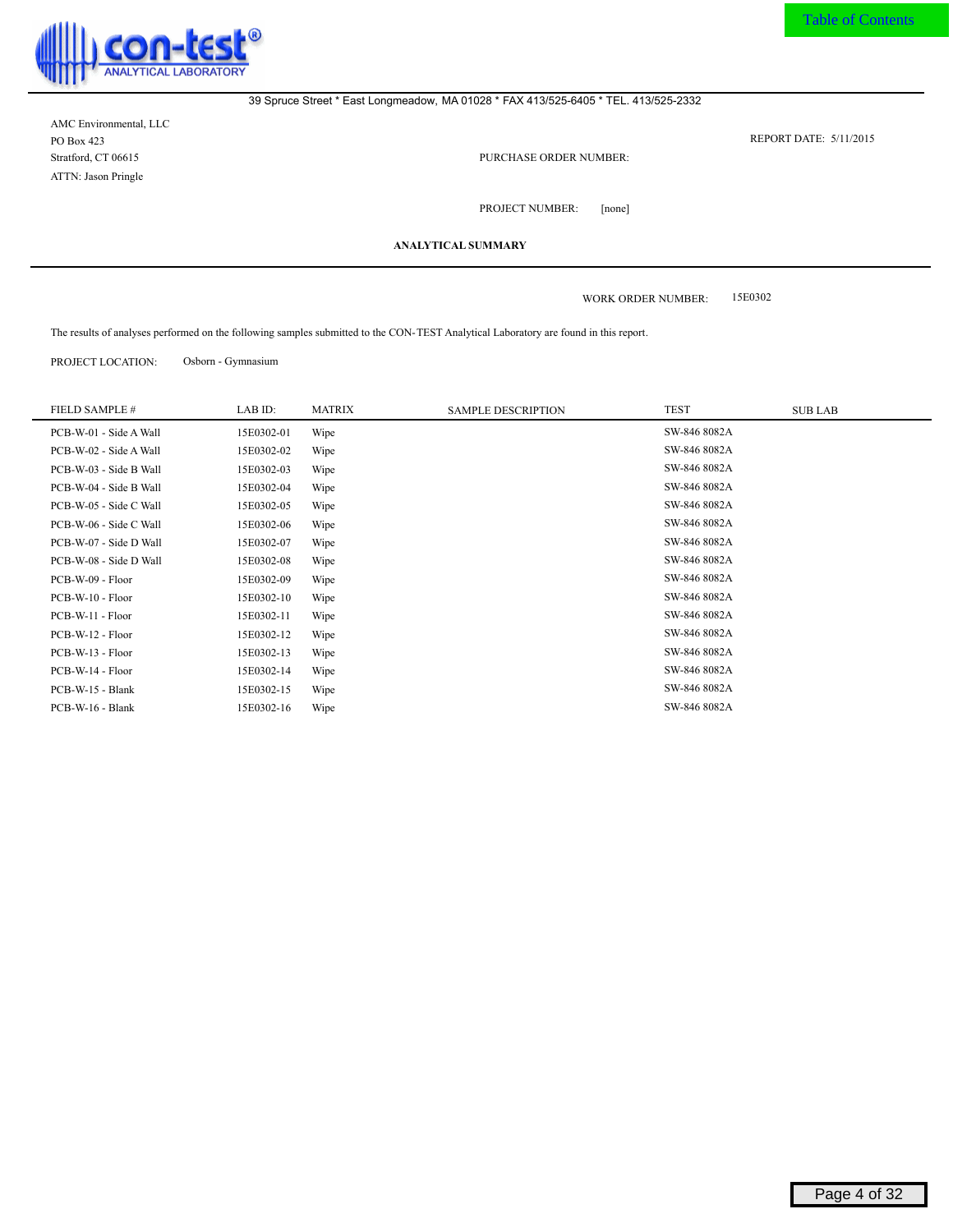<span id="page-5-0"></span>

**CASE NARRATIVE SUMMARY**

All reported results are within defined laboratory quality control objectives unless listed below or otherwise qualified in this report.

The results of analyses reported only relate to samples submitted to the Con-Test Analytical Laboratory for testing.

I certify that the analyses listed above, unless specifically listed as subcontracted, if any, were performed under my direction according to the approved methodologies listed in this document, and that based upon my inquiry of those individuals immediately responsible for obtaining the information, the material contained in this report is, to the best of my knowledge and belief, accurate and complete.

-Olean Hours

Johanna K. Harrington Manager, Laboratory Reporting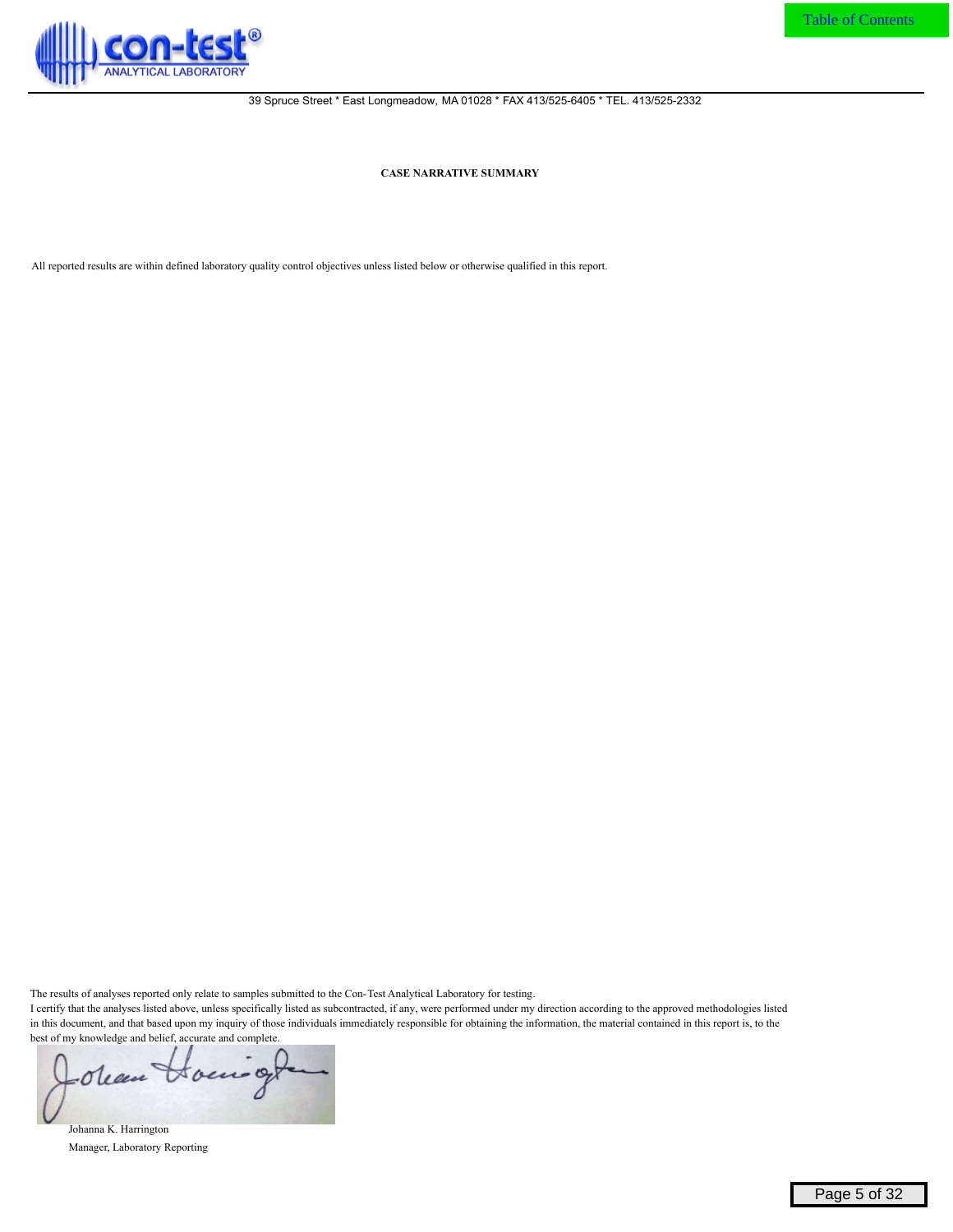<span id="page-6-0"></span>

Date Received: 5/7/2015

**Field Sample #: PCB-W-01 - Side A Wall**

**Sample ID: 15E0302-01**

Sample Matrix: Wipe

Sampled: 5/6/2015 00:00

|                             |                |            |                        |                 |                  |              | Date     | Date/Time      |            |
|-----------------------------|----------------|------------|------------------------|-----------------|------------------|--------------|----------|----------------|------------|
| Analyte                     | <b>Results</b> | RL         | <b>Units</b>           | <b>Dilution</b> | Flag/Qual        | Method       | Prepared | Analyzed       | Analyst    |
| Aroclor-1016 <sup>[1]</sup> | ND             | 0.20       | $\mu$ g/Wipe           |                 |                  | SW-846 8082A | 5/8/15   | 5/9/15 18:03   | <b>KAL</b> |
| Aroclor-1221 [1]            | ND             | 0.20       | $\mu$ g/Wipe           |                 |                  | SW-846 8082A | 5/8/15   | $5/9/15$ 18:03 | <b>KAL</b> |
| Aroclor-1232 <sup>[1]</sup> | ND             | 0.20       | $\mu$ g/Wipe           |                 |                  | SW-846 8082A | 5/8/15   | 5/9/15 18:03   | <b>KAL</b> |
| Aroclor-1242 [1]            | ND             | 0.20       | $\mu$ g/Wipe           |                 |                  | SW-846 8082A | 5/8/15   | $5/9/15$ 18:03 | <b>KAL</b> |
| Aroclor-1248 <sup>[1]</sup> | ND             | 0.20       | $\mu$ g/Wipe           |                 |                  | SW-846 8082A | 5/8/15   | 5/9/15 18:03   | <b>KAL</b> |
| Aroclor-1254 [1]            | ND             | 0.20       | $\mu$ g/Wipe           |                 |                  | SW-846 8082A | 5/8/15   | 5/9/15 18:03   | <b>KAL</b> |
| Aroclor-1260 <sup>[1]</sup> | ND             | 0.20       | $\mu$ g/Wipe           |                 |                  | SW-846 8082A | 5/8/15   | 5/9/15 18:03   | <b>KAL</b> |
| Aroclor-1262 [1]            | ND             | 0.20       | $\mu$ g/Wipe           |                 |                  | SW-846 8082A | 5/8/15   | 5/9/15 18:03   | <b>KAL</b> |
| Aroclor-1268 <sup>[1]</sup> | ND             | 0.20       | $\mu$ g/Wipe           |                 |                  | SW-846 8082A | 5/8/15   | 5/9/15 18:03   | KAL        |
| <b>Surrogates</b>           |                | % Recovery | <b>Recovery Limits</b> |                 | <b>Flag/Qual</b> |              |          |                |            |
| Decachlorobiphenyl [1]      |                | 90.4       | 30-150                 |                 |                  |              |          | 5/9/15 18:03   |            |
| Decachlorobiphenyl [2]      |                | 88.5       | 30-150                 |                 |                  |              |          | 5/9/15 18:03   |            |
| Tetrachloro-m-xylene [1]    |                | 83.8       | 30-150                 |                 |                  |              |          | 5/9/15 18:03   |            |
| Tetrachloro-m-xylene [2]    |                | 85.5       | 30-150                 |                 |                  |              |          | 5/9/15 18:03   |            |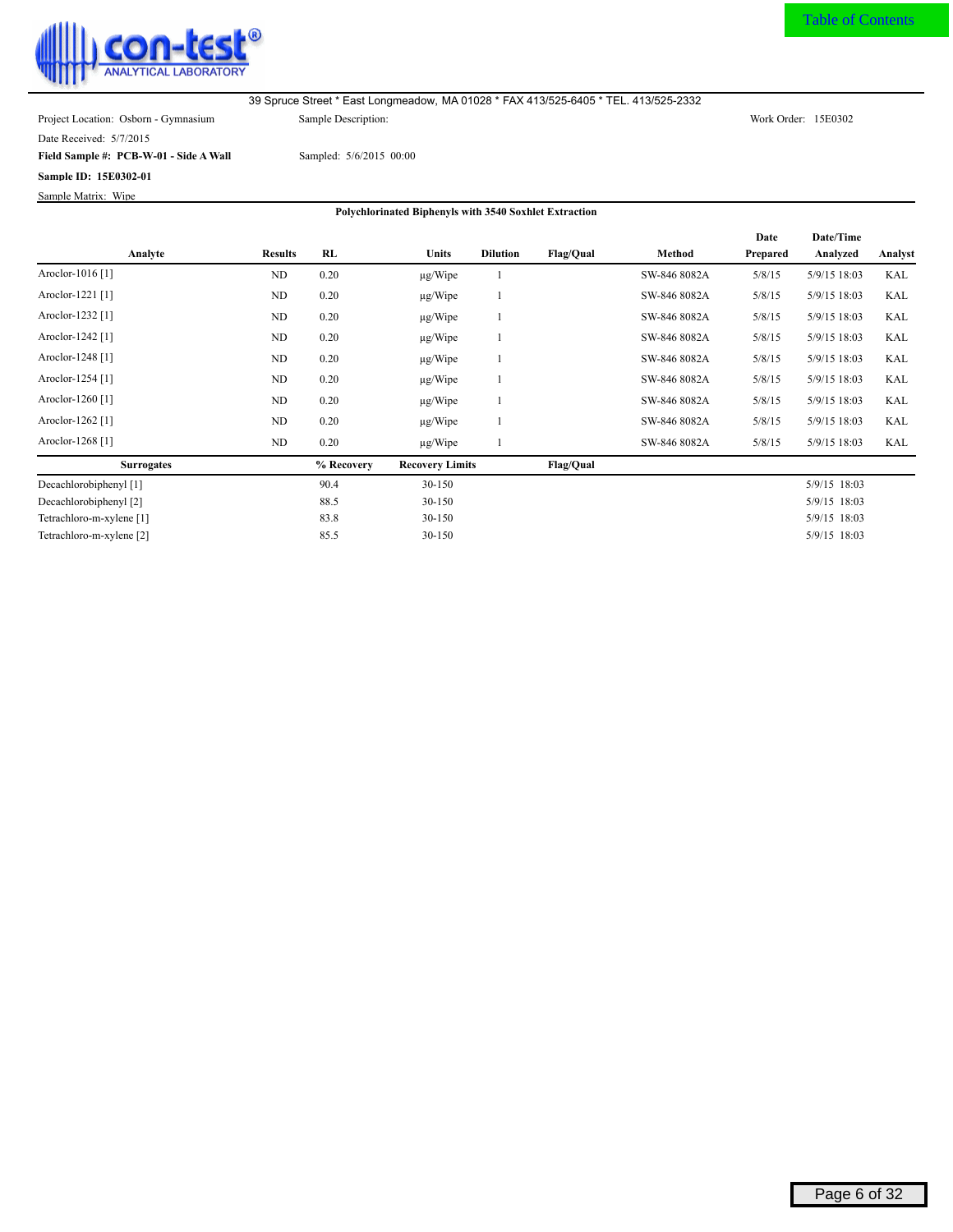<span id="page-7-0"></span>

[Table of Contents](#page-2-0)

Date Received: 5/7/2015

**Field Sample #: PCB-W-02 - Side A Wall**

**Sample ID: 15E0302-02**

Sample Matrix: Wipe

Sampled: 5/6/2015 00:00

|                             |                |            |                        |                 |                  |              | Date     | Date/Time      |            |
|-----------------------------|----------------|------------|------------------------|-----------------|------------------|--------------|----------|----------------|------------|
| Analyte                     | <b>Results</b> | RL         | Units                  | <b>Dilution</b> | <b>Flag/Qual</b> | Method       | Prepared | Analyzed       | Analyst    |
| Aroclor-1016 [1]            | ND             | 0.20       | $\mu$ g/Wipe           |                 |                  | SW-846 8082A | 5/8/15   | 5/9/15 18:16   | <b>KAL</b> |
| Aroclor-1221 [1]            | ND             | 0.20       | $\mu$ g/Wipe           |                 |                  | SW-846 8082A | 5/8/15   | 5/9/15 18:16   | <b>KAL</b> |
| Aroclor-1232 <sup>[1]</sup> | ND             | 0.20       | $\mu$ g/Wipe           |                 |                  | SW-846 8082A | 5/8/15   | 5/9/15 18:16   | <b>KAL</b> |
| Aroclor-1242 [1]            | ND             | 0.20       | $\mu$ g/Wipe           |                 |                  | SW-846 8082A | 5/8/15   | 5/9/15 18:16   | KAL        |
| Aroclor-1248 <sup>[1]</sup> | ND             | 0.20       | $\mu$ g/Wipe           |                 |                  | SW-846 8082A | 5/8/15   | 5/9/15 18:16   | <b>KAL</b> |
| Aroclor-1254 [1]            | ND             | 0.20       | $\mu$ g/Wipe           |                 |                  | SW-846 8082A | 5/8/15   | 5/9/15 18:16   | KAL        |
| Aroclor-1260 <sup>[1]</sup> | ND             | 0.20       | $\mu$ g/Wipe           |                 |                  | SW-846 8082A | 5/8/15   | 5/9/15 18:16   | <b>KAL</b> |
| Aroclor-1262 [1]            | ND             | 0.20       | $\mu$ g/Wipe           |                 |                  | SW-846 8082A | 5/8/15   | 5/9/15 18:16   | KAL        |
| Aroclor-1268 <sup>[1]</sup> | ND             | 0.20       | $\mu$ g/Wipe           |                 |                  | SW-846 8082A | 5/8/15   | 5/9/15 18:16   | KAL        |
| <b>Surrogates</b>           |                | % Recovery | <b>Recovery Limits</b> |                 | <b>Flag/Qual</b> |              |          |                |            |
| Decachlorobiphenyl [1]      |                | 95.2       | 30-150                 |                 |                  |              |          | 5/9/15 18:16   |            |
| Decachlorobiphenyl [2]      |                | 93.5       | 30-150                 |                 |                  |              |          | $5/9/15$ 18:16 |            |
| Tetrachloro-m-xylene [1]    |                | 83.5       | 30-150                 |                 |                  |              |          | 5/9/15 18:16   |            |
| Tetrachloro-m-xylene [2]    |                | 85.8       | 30-150                 |                 |                  |              |          | 5/9/15 18:16   |            |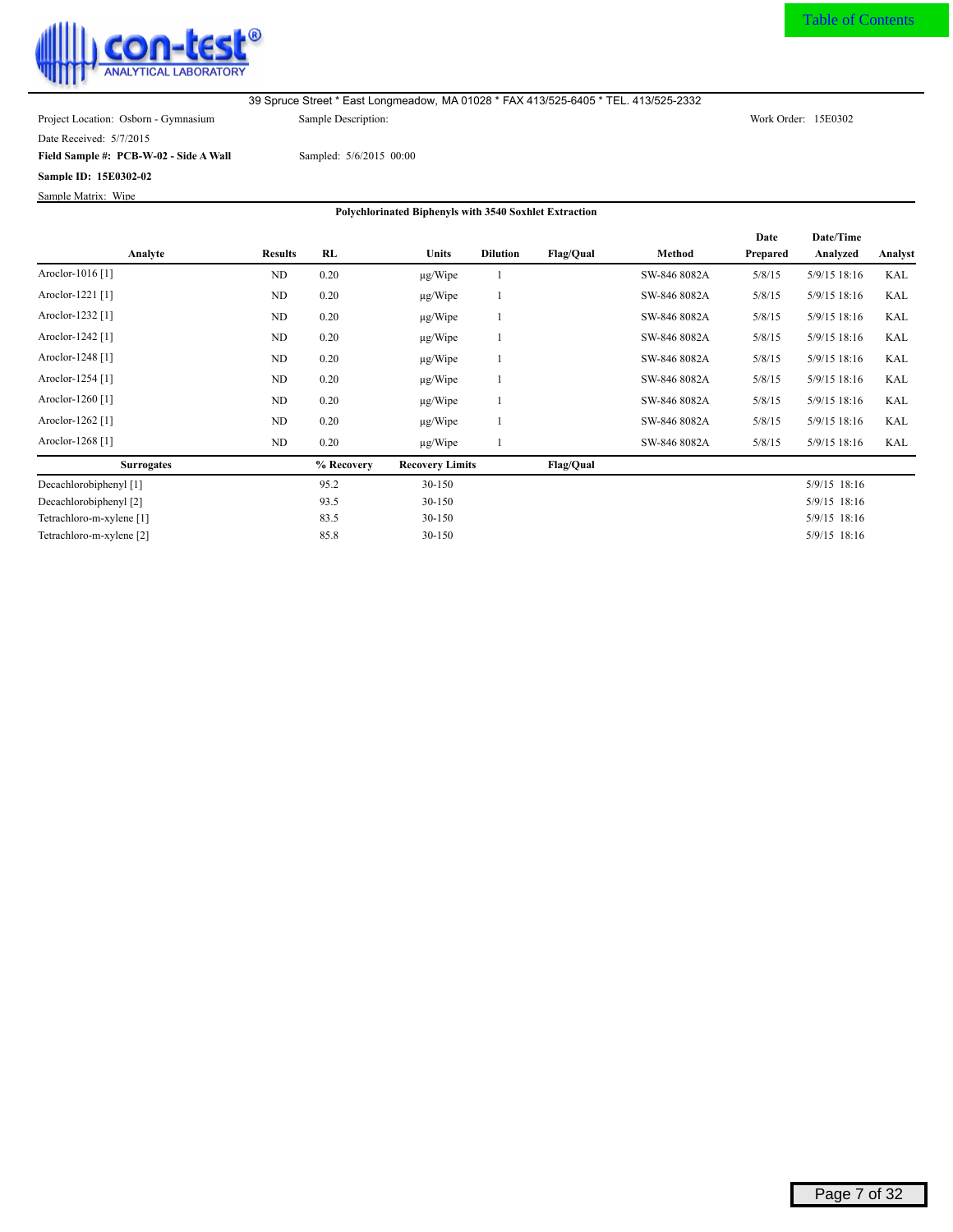<span id="page-8-0"></span>

[Table of Contents](#page-2-0)

Date Received: 5/7/2015

**Field Sample #: PCB-W-03 - Side B Wall**

**Sample ID: 15E0302-03**

Sample Matrix: Wipe

Sampled: 5/6/2015 00:00

|                             |                |            |                        |                 |                  |              | Date     | Date/Time    |            |
|-----------------------------|----------------|------------|------------------------|-----------------|------------------|--------------|----------|--------------|------------|
| Analyte                     | <b>Results</b> | <b>RL</b>  | <b>Units</b>           | <b>Dilution</b> | <b>Flag/Qual</b> | Method       | Prepared | Analyzed     | Analyst    |
| Aroclor-1016 <sup>[1]</sup> | N <sub>D</sub> | 0.20       | $\mu$ g/Wipe           |                 |                  | SW-846 8082A | 5/8/15   | 5/9/15 18:28 | KAL        |
| Aroclor-1221 [1]            | ND             | 0.20       | $\mu$ g/Wipe           |                 |                  | SW-846 8082A | 5/8/15   | 5/9/15 18:28 | KAL        |
| Aroclor-1232 [1]            | ND             | 0.20       | $\mu$ g/Wipe           |                 |                  | SW-846 8082A | 5/8/15   | 5/9/15 18:28 | <b>KAL</b> |
| Aroclor-1242 <sup>[1]</sup> | ND             | 0.20       | $\mu$ g/Wipe           |                 |                  | SW-846 8082A | 5/8/15   | 5/9/15 18:28 | KAL        |
| Aroclor-1248 <sup>[1]</sup> | ND             | 0.20       | $\mu$ g/Wipe           |                 |                  | SW-846 8082A | 5/8/15   | 5/9/15 18:28 | <b>KAL</b> |
| Aroclor-1254 [1]            | ND             | 0.20       | $\mu$ g/Wipe           |                 |                  | SW-846 8082A | 5/8/15   | 5/9/15 18:28 | KAL        |
| Aroclor-1260 <sup>[1]</sup> | ND             | 0.20       | $\mu$ g/Wipe           |                 |                  | SW-846 8082A | 5/8/15   | 5/9/15 18:28 | <b>KAL</b> |
| Aroclor-1262 [1]            | ND             | 0.20       | $\mu$ g/Wipe           |                 |                  | SW-846 8082A | 5/8/15   | 5/9/15 18:28 | KAL        |
| Aroclor-1268 <sup>[1]</sup> | ND             | 0.20       | $\mu$ g/Wipe           |                 |                  | SW-846 8082A | 5/8/15   | 5/9/15 18:28 | KAL        |
| <b>Surrogates</b>           |                | % Recovery | <b>Recovery Limits</b> |                 | <b>Flag/Qual</b> |              |          |              |            |
| Decachlorobiphenyl [1]      |                | 94.2       | 30-150                 |                 |                  |              |          | 5/9/15 18:28 |            |
| Decachlorobiphenyl [2]      |                | 92.3       | 30-150                 |                 |                  |              |          | 5/9/15 18:28 |            |
| Tetrachloro-m-xylene [1]    |                | 83.4       | 30-150                 |                 |                  |              |          | 5/9/15 18:28 |            |
| Tetrachloro-m-xylene [2]    |                | 85.4       | 30-150                 |                 |                  |              |          | 5/9/15 18:28 |            |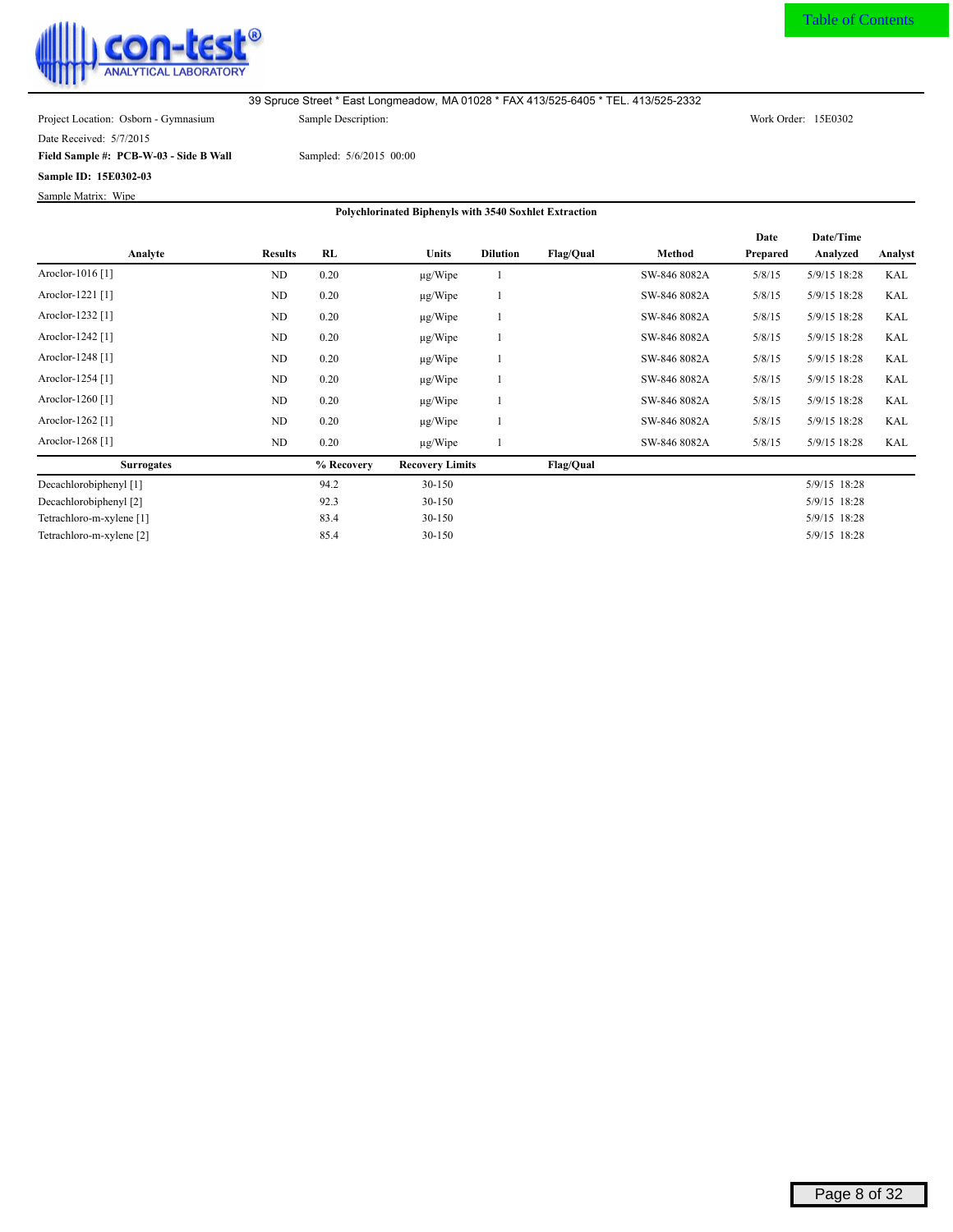<span id="page-9-0"></span>

[Table of Contents](#page-2-0)

Date Received: 5/7/2015

**Field Sample #: PCB-W-04 - Side B Wall**

**Sample ID: 15E0302-04**

Sample Matrix: Wipe

Sampled: 5/6/2015 00:00

|                             |                |            |                        |                 |                  |              | Date     | Date/Time      |         |
|-----------------------------|----------------|------------|------------------------|-----------------|------------------|--------------|----------|----------------|---------|
| Analyte                     | <b>Results</b> | RL         | <b>Units</b>           | <b>Dilution</b> | <b>Flag/Qual</b> | Method       | Prepared | Analyzed       | Analyst |
| Aroclor-1016 <sup>[1]</sup> | ND             | 0.20       | $\mu$ g/Wipe           |                 |                  | SW-846 8082A | 5/8/15   | 5/9/15 18:40   | KAL     |
| Aroclor-1221 [1]            | ND             | 0.20       | $\mu$ g/Wipe           |                 |                  | SW-846 8082A | 5/8/15   | $5/9/15$ 18:40 | KAL     |
| Aroclor-1232 <sup>[1]</sup> | ND             | 0.20       | $\mu$ g/Wipe           |                 |                  | SW-846 8082A | 5/8/15   | 5/9/15 18:40   | KAL     |
| Aroclor-1242 <sup>[1]</sup> | ND             | 0.20       | $\mu$ g/Wipe           |                 |                  | SW-846 8082A | 5/8/15   | $5/9/15$ 18:40 | KAL     |
| Aroclor-1248 <sup>[1]</sup> | ND             | 0.20       | $\mu$ g/Wipe           |                 |                  | SW-846 8082A | 5/8/15   | 5/9/15 18:40   | KAL     |
| Aroclor-1254 [1]            | ND             | 0.20       | $\mu$ g/Wipe           |                 |                  | SW-846 8082A | 5/8/15   | 5/9/15 18:40   | KAL     |
| Aroclor-1260 <sup>[1]</sup> | ND             | 0.20       | $\mu$ g/Wipe           |                 |                  | SW-846 8082A | 5/8/15   | 5/9/15 18:40   | KAL     |
| Aroclor-1262 [1]            | ND             | 0.20       | $\mu$ g/Wipe           |                 |                  | SW-846 8082A | 5/8/15   | 5/9/15 18:40   | KAL     |
| Aroclor-1268 <sup>[1]</sup> | ND             | 0.20       | $\mu$ g/Wipe           |                 |                  | SW-846 8082A | 5/8/15   | 5/9/15 18:40   | KAL     |
| <b>Surrogates</b>           |                | % Recovery | <b>Recovery Limits</b> |                 | <b>Flag/Qual</b> |              |          |                |         |
| Decachlorobiphenyl [1]      |                | 103        | $30 - 150$             |                 |                  |              |          | 5/9/15 18:40   |         |
| Decachlorobiphenyl [2]      |                | 102        | $30 - 150$             |                 |                  |              |          | 5/9/15 18:40   |         |
| Tetrachloro-m-xylene [1]    |                | 92.4       | $30 - 150$             |                 |                  |              |          | 5/9/15 18:40   |         |
| Tetrachloro-m-xylene [2]    |                | 93.4       | 30-150                 |                 |                  |              |          | 5/9/15 18:40   |         |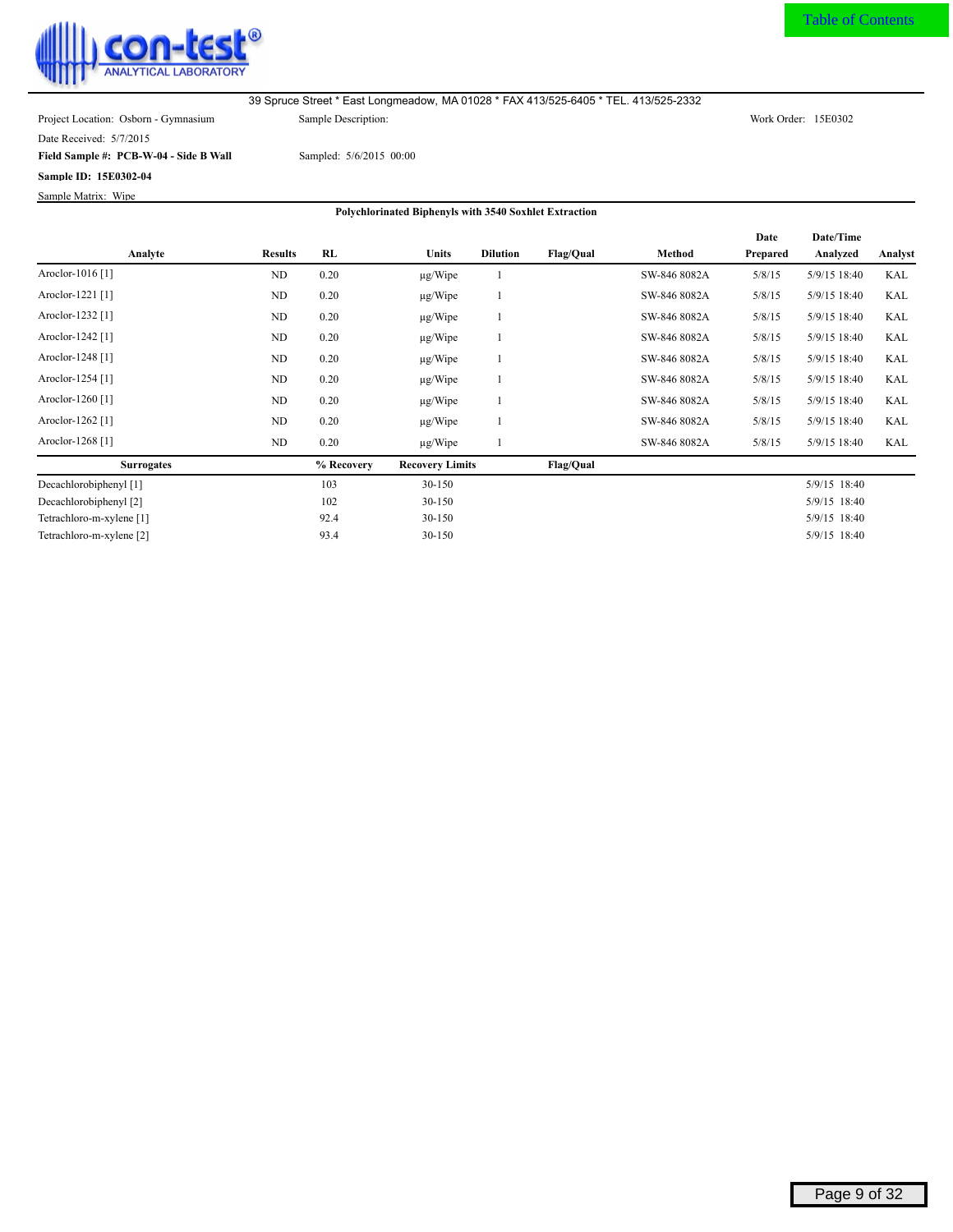<span id="page-10-0"></span>

Date Received: 5/7/2015

**Field Sample #: PCB-W-05 - Side C Wall**

**Sample ID: 15E0302-05**

Sample Matrix: Wipe

Sampled: 5/6/2015 00:00

|                             |                |            |                        |                 |                  |              | Date     | Date/Time    |            |
|-----------------------------|----------------|------------|------------------------|-----------------|------------------|--------------|----------|--------------|------------|
| Analyte                     | <b>Results</b> | RL         | <b>Units</b>           | <b>Dilution</b> | <b>Flag/Qual</b> | Method       | Prepared | Analyzed     | Analyst    |
| Aroclor-1016 [1]            | ND             | 0.20       | $\mu$ g/Wipe           |                 |                  | SW-846 8082A | 5/8/15   | 5/9/15 18:52 | <b>KAL</b> |
| Aroclor-1221 [1]            | ND             | 0.20       | $\mu$ g/Wipe           |                 |                  | SW-846 8082A | 5/8/15   | 5/9/15 18:52 | KAL        |
| Aroclor-1232 [1]            | ND             | 0.20       | $\mu$ g/Wipe           |                 |                  | SW-846 8082A | 5/8/15   | 5/9/15 18:52 | <b>KAL</b> |
| Aroclor-1242 <sup>[1]</sup> | ND             | 0.20       | $\mu$ g/Wipe           |                 |                  | SW-846 8082A | 5/8/15   | 5/9/15 18:52 | KAL        |
| Aroclor-1248 <sup>[1]</sup> | ND             | 0.20       | $\mu$ g/Wipe           |                 |                  | SW-846 8082A | 5/8/15   | 5/9/15 18:52 | <b>KAL</b> |
| Aroclor-1254 [1]            | ND             | 0.20       | $\mu$ g/Wipe           |                 |                  | SW-846 8082A | 5/8/15   | 5/9/15 18:52 | <b>KAL</b> |
| Aroclor-1260 <sup>[1]</sup> | ND             | 0.20       | $\mu$ g/Wipe           |                 |                  | SW-846 8082A | 5/8/15   | 5/9/15 18:52 | <b>KAL</b> |
| Aroclor-1262 <sup>[1]</sup> | ND             | 0.20       | $\mu$ g/Wipe           |                 |                  | SW-846 8082A | 5/8/15   | 5/9/15 18:52 | <b>KAL</b> |
| Aroclor-1268 <sup>[1]</sup> | ND             | 0.20       | $\mu$ g/Wipe           |                 |                  | SW-846 8082A | 5/8/15   | 5/9/15 18:52 | KAL        |
| <b>Surrogates</b>           |                | % Recovery | <b>Recovery Limits</b> |                 | <b>Flag/Qual</b> |              |          |              |            |
| Decachlorobiphenyl [1]      |                | 77.8       | 30-150                 |                 |                  |              |          | 5/9/15 18:52 |            |
| Decachlorobiphenyl [2]      |                | 76.4       | 30-150                 |                 |                  |              |          | 5/9/15 18:52 |            |
| Tetrachloro-m-xylene [1]    |                | 76.6       | 30-150                 |                 |                  |              |          | 5/9/15 18:52 |            |
| Tetrachloro-m-xylene [2]    |                | 79.1       | $30 - 150$             |                 |                  |              |          | 5/9/15 18:52 |            |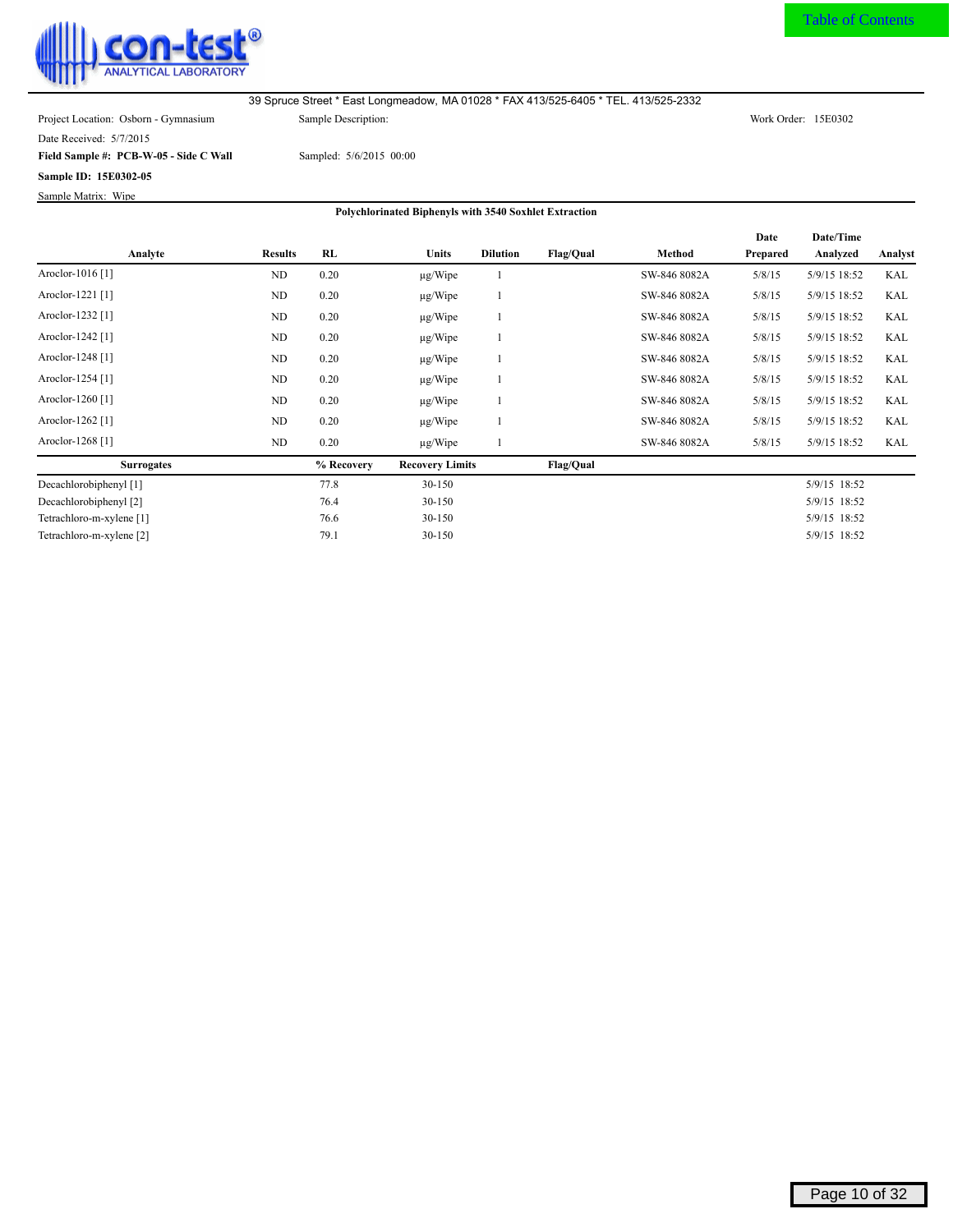<span id="page-11-0"></span>

Date Received: 5/7/2015

**Field Sample #: PCB-W-06 - Side C Wall**

**Sample ID: 15E0302-06**

Sample Matrix: Wipe

Sampled: 5/6/2015 00:00

|                             |                |            |                        |                 |                  |              | Date     | Date/Time    |            |
|-----------------------------|----------------|------------|------------------------|-----------------|------------------|--------------|----------|--------------|------------|
| Analyte                     | <b>Results</b> | RL         | Units                  | <b>Dilution</b> | <b>Flag/Qual</b> | Method       | Prepared | Analyzed     | Analyst    |
| Aroclor-1016 [1]            | ND             | 0.20       | $\mu$ g/Wipe           |                 |                  | SW-846 8082A | 5/8/15   | 5/9/15 19:05 | <b>KAL</b> |
| Aroclor-1221 [1]            | ND             | 0.20       | $\mu$ g/Wipe           |                 |                  | SW-846 8082A | 5/8/15   | 5/9/15 19:05 | KAL        |
| Aroclor-1232 <sup>[1]</sup> | ND             | 0.20       | $\mu$ g/Wipe           |                 |                  | SW-846 8082A | 5/8/15   | 5/9/15 19:05 | <b>KAL</b> |
| Aroclor-1242 [1]            | ND             | 0.20       | $\mu$ g/Wipe           |                 |                  | SW-846 8082A | 5/8/15   | 5/9/15 19:05 | KAL        |
| Aroclor-1248 <sup>[1]</sup> | ND             | 0.20       | $\mu$ g/Wipe           |                 |                  | SW-846 8082A | 5/8/15   | 5/9/15 19:05 | <b>KAL</b> |
| Aroclor-1254 [1]            | ND             | 0.20       | $\mu$ g/Wipe           |                 |                  | SW-846 8082A | 5/8/15   | 5/9/15 19:05 | KAL        |
| Aroclor-1260 <sup>[1]</sup> | ND             | 0.20       | $\mu$ g/Wipe           |                 |                  | SW-846 8082A | 5/8/15   | 5/9/15 19:05 | <b>KAL</b> |
| Aroclor-1262 [1]            | ND             | 0.20       | $\mu$ g/Wipe           |                 |                  | SW-846 8082A | 5/8/15   | 5/9/15 19:05 | KAL        |
| Aroclor-1268 <sup>[1]</sup> | ND             | 0.20       | $\mu$ g/Wipe           |                 |                  | SW-846 8082A | 5/8/15   | 5/9/15 19:05 | KAL        |
| <b>Surrogates</b>           |                | % Recovery | <b>Recovery Limits</b> |                 | <b>Flag/Qual</b> |              |          |              |            |
| Decachlorobiphenyl [1]      |                | 80.8       | 30-150                 |                 |                  |              |          | 5/9/15 19:05 |            |
| Decachlorobiphenyl [2]      |                | 78.8       | 30-150                 |                 |                  |              |          | 5/9/15 19:05 |            |
| Tetrachloro-m-xylene [1]    |                | 70.0       | 30-150                 |                 |                  |              |          | 5/9/15 19:05 |            |
| Tetrachloro-m-xylene [2]    |                | 72.5       | 30-150                 |                 |                  |              |          | 5/9/15 19:05 |            |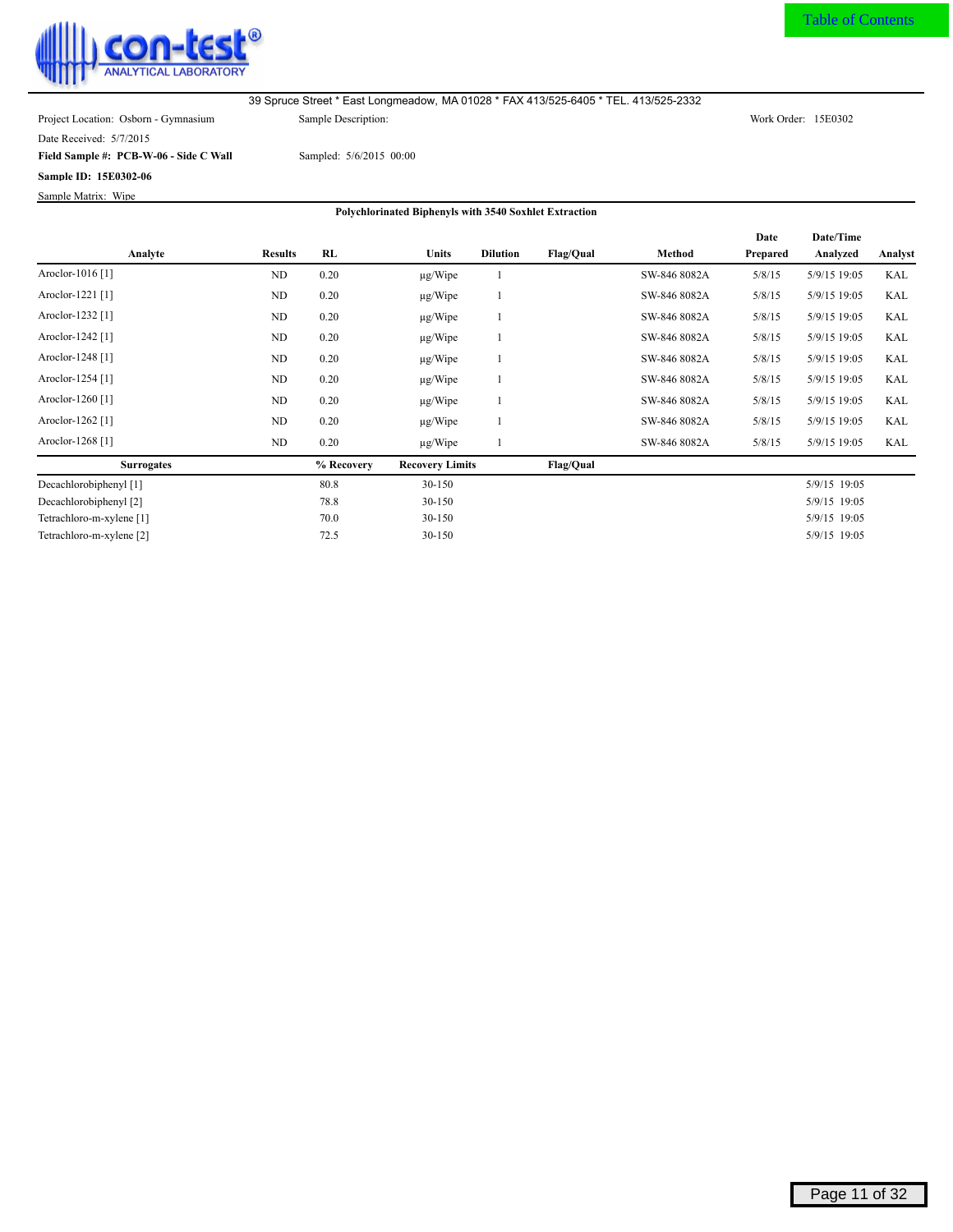<span id="page-12-0"></span>

Date Received: 5/7/2015

**Field Sample #: PCB-W-07 - Side D Wall**

**Sample ID: 15E0302-07**

Sample Matrix: Wipe

Sampled: 5/6/2015 00:00

|                             |                |            |                        |                 |                  |              | Date     | Date/Time    |         |
|-----------------------------|----------------|------------|------------------------|-----------------|------------------|--------------|----------|--------------|---------|
| Analyte                     | <b>Results</b> | <b>RL</b>  | <b>Units</b>           | <b>Dilution</b> | <b>Flag/Qual</b> | Method       | Prepared | Analyzed     | Analyst |
| Aroclor-1016 <sup>[1]</sup> | ND             | 0.20       | $\mu$ g/Wipe           |                 |                  | SW-846 8082A | 5/8/15   | 5/9/15 19:17 | KAL     |
| Aroclor-1221 [1]            | ND             | 0.20       | $\mu$ g/Wipe           |                 |                  | SW-846 8082A | 5/8/15   | 5/9/15 19:17 | KAL     |
| Aroclor-1232 <sup>[1]</sup> | ND             | 0.20       | $\mu$ g/Wipe           |                 |                  | SW-846 8082A | 5/8/15   | 5/9/15 19:17 | KAL     |
| Aroclor-1242 <sup>[1]</sup> | ND             | 0.20       | $\mu$ g/Wipe           |                 |                  | SW-846 8082A | 5/8/15   | 5/9/15 19:17 | KAL     |
| Aroclor-1248 <sup>[1]</sup> | ND             | 0.20       | $\mu$ g/Wipe           |                 |                  | SW-846 8082A | 5/8/15   | 5/9/15 19:17 | KAL     |
| Aroclor-1254 [1]            | ND             | 0.20       | $\mu$ g/Wipe           |                 |                  | SW-846 8082A | 5/8/15   | 5/9/15 19:17 | KAL     |
| Aroclor-1260 <sup>[1]</sup> | ND             | 0.20       | $\mu$ g/Wipe           |                 |                  | SW-846 8082A | 5/8/15   | 5/9/15 19:17 | KAL     |
| Aroclor-1262 <sup>[1]</sup> | ND             | 0.20       | $\mu$ g/Wipe           |                 |                  | SW-846 8082A | 5/8/15   | 5/9/15 19:17 | KAL     |
| Aroclor-1268 <sup>[1]</sup> | ND             | 0.20       | $\mu$ g/Wipe           |                 |                  | SW-846 8082A | 5/8/15   | 5/9/15 19:17 | KAL     |
| <b>Surrogates</b>           |                | % Recovery | <b>Recovery Limits</b> |                 | <b>Flag/Qual</b> |              |          |              |         |
| Decachlorobiphenyl [1]      |                | 92.8       | 30-150                 |                 |                  |              |          | 5/9/15 19:17 |         |
| Decachlorobiphenyl [2]      |                | 90.8       | 30-150                 |                 |                  |              |          | 5/9/15 19:17 |         |
| Tetrachloro-m-xylene [1]    |                | 84.8       | 30-150                 |                 |                  |              |          | 5/9/15 19:17 |         |
| Tetrachloro-m-xylene [2]    |                | 86.5       | 30-150                 |                 |                  |              |          | 5/9/15 19:17 |         |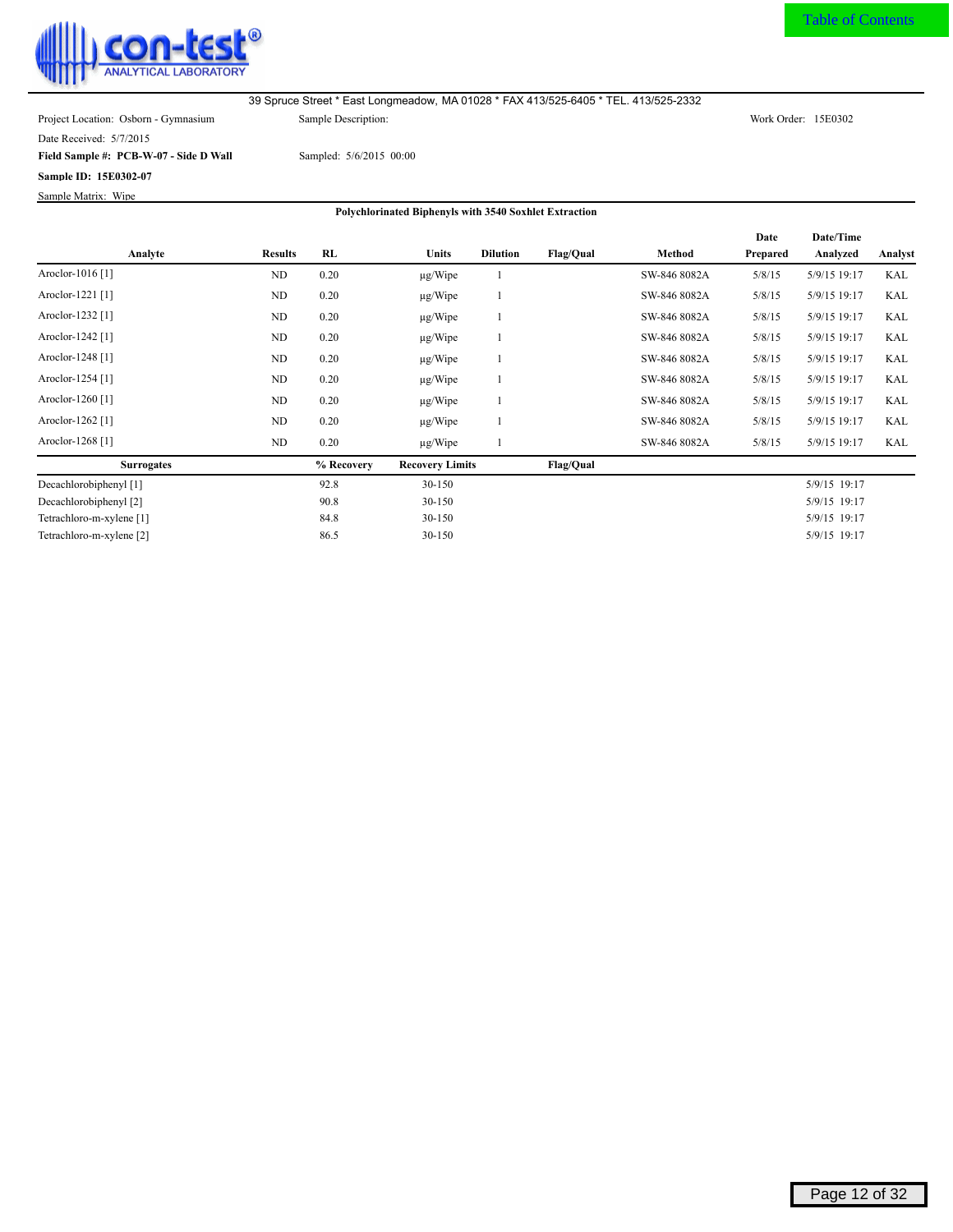<span id="page-13-0"></span>

Date Received: 5/7/2015

**Field Sample #: PCB-W-08 - Side D Wall**

**Sample ID: 15E0302-08**

Sample Matrix: Wipe

Sampled: 5/6/2015 00:00

|                             |                |            |                        |                 |                  |              | Date     | Date/Time    |            |
|-----------------------------|----------------|------------|------------------------|-----------------|------------------|--------------|----------|--------------|------------|
| Analyte                     | <b>Results</b> | RL         | <b>Units</b>           | <b>Dilution</b> | Flag/Qual        | Method       | Prepared | Analyzed     | Analyst    |
| Aroclor-1016 <sup>[1]</sup> | ND             | 0.20       | $\mu$ g/Wipe           |                 |                  | SW-846 8082A | 5/8/15   | 5/9/15 19:29 | KAL        |
| Aroclor-1221 [1]            | ND             | 0.20       | $\mu$ g/Wipe           |                 |                  | SW-846 8082A | 5/8/15   | 5/9/15 19:29 | <b>KAL</b> |
| Aroclor-1232 <sup>[1]</sup> | ND             | 0.20       | $\mu$ g/Wipe           |                 |                  | SW-846 8082A | 5/8/15   | 5/9/15 19:29 | <b>KAL</b> |
| Aroclor-1242 <sup>[1]</sup> | ND             | 0.20       | $\mu$ g/Wipe           |                 |                  | SW-846 8082A | 5/8/15   | 5/9/15 19:29 | <b>KAL</b> |
| Aroclor-1248 <sup>[1]</sup> | ND             | 0.20       | $\mu$ g/Wipe           |                 |                  | SW-846 8082A | 5/8/15   | 5/9/15 19:29 | <b>KAL</b> |
| Aroclor-1254 [1]            | ND             | 0.20       | $\mu$ g/Wipe           |                 |                  | SW-846 8082A | 5/8/15   | 5/9/15 19:29 | <b>KAL</b> |
| Aroclor-1260 <sup>[1]</sup> | ND             | 0.20       | $\mu$ g/Wipe           |                 |                  | SW-846 8082A | 5/8/15   | 5/9/15 19:29 | <b>KAL</b> |
| Aroclor-1262 [1]            | ND             | 0.20       | $\mu$ g/Wipe           |                 |                  | SW-846 8082A | 5/8/15   | 5/9/15 19:29 | <b>KAL</b> |
| Aroclor-1268 <sup>[1]</sup> | ND             | 0.20       | $\mu$ g/Wipe           |                 |                  | SW-846 8082A | 5/8/15   | 5/9/15 19:29 | KAL        |
| <b>Surrogates</b>           |                | % Recovery | <b>Recovery Limits</b> |                 | <b>Flag/Qual</b> |              |          |              |            |
| Decachlorobiphenyl [1]      |                | 97.9       | 30-150                 |                 |                  |              |          | 5/9/15 19:29 |            |
| Decachlorobiphenyl [2]      |                | 96.0       | 30-150                 |                 |                  |              |          | 5/9/15 19:29 |            |
| Tetrachloro-m-xylene [1]    |                | 86.9       | 30-150                 |                 |                  |              |          | 5/9/15 19:29 |            |
| Tetrachloro-m-xylene [2]    |                | 89.0       | 30-150                 |                 |                  |              |          | 5/9/15 19:29 |            |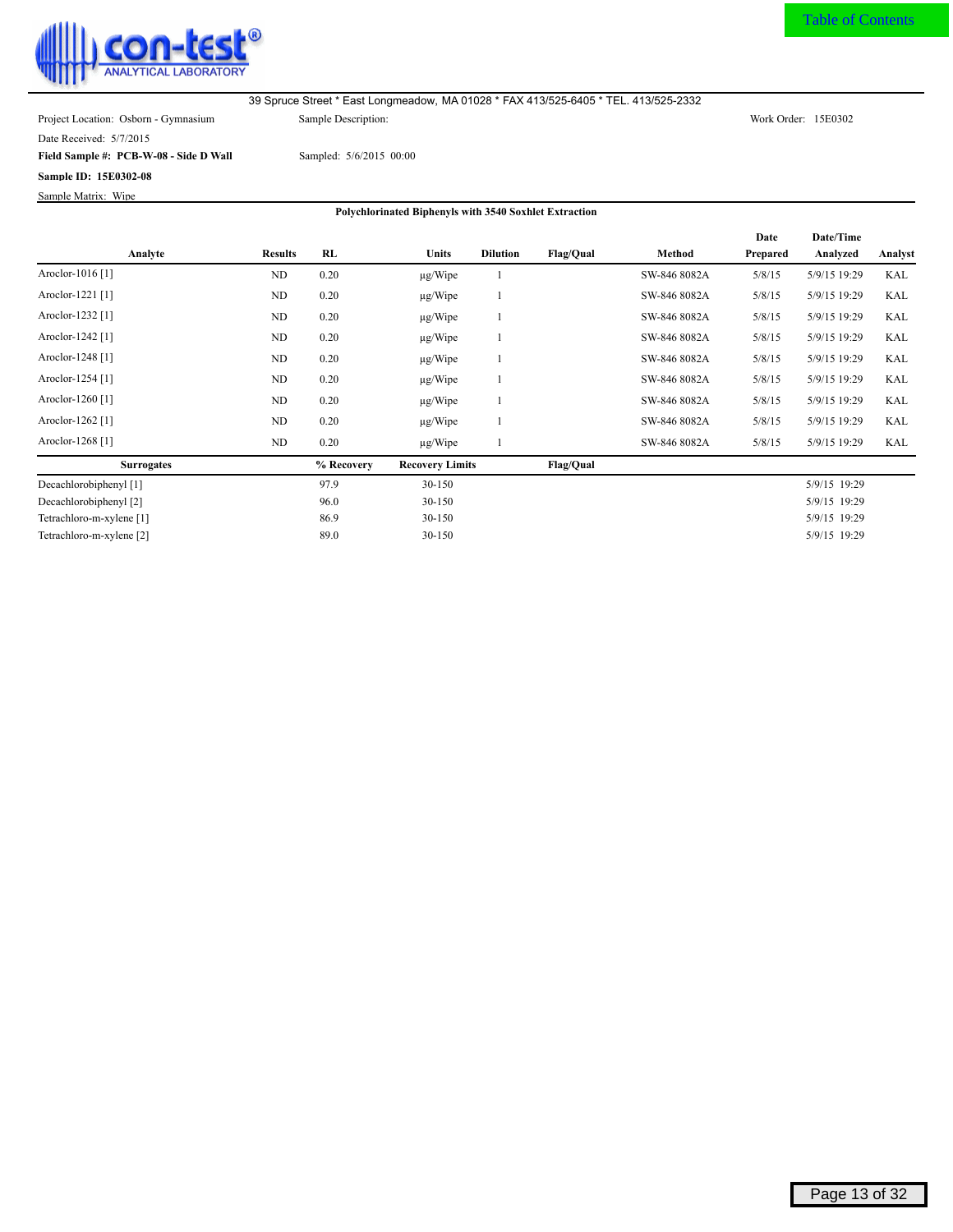<span id="page-14-0"></span>

Date Received: 5/7/2015

**Field Sample #: PCB-W-09 - Floor**

**Sample ID: 15E0302-09**

Sample Matrix: Wipe

Sampled: 5/6/2015 00:00

|                             |                |            |                        |                 |                  |              | Date     | Date/Time    |            |
|-----------------------------|----------------|------------|------------------------|-----------------|------------------|--------------|----------|--------------|------------|
| Analyte                     | <b>Results</b> | RL         | <b>Units</b>           | <b>Dilution</b> | <b>Flag/Qual</b> | Method       | Prepared | Analyzed     | Analyst    |
| Aroclor-1016 [1]            | <b>ND</b>      | 0.20       | $\mu$ g/Wipe           |                 |                  | SW-846 8082A | 5/8/15   | 5/9/15 21:20 | <b>KAL</b> |
| Aroclor-1221 [1]            | ND             | 0.20       | $\mu$ g/Wipe           |                 |                  | SW-846 8082A | 5/8/15   | 5/9/15 21:20 | <b>KAL</b> |
| Aroclor-1232 <sup>[1]</sup> | ND             | 0.20       | $\mu$ g/Wipe           |                 |                  | SW-846 8082A | 5/8/15   | 5/9/15 21:20 | <b>KAL</b> |
| Aroclor-1242 [1]            | ND             | 0.20       | $\mu$ g/Wipe           |                 |                  | SW-846 8082A | 5/8/15   | 5/9/15 21:20 | <b>KAL</b> |
| Aroclor-1248 <sup>[1]</sup> | ND             | 0.20       | $\mu$ g/Wipe           |                 |                  | SW-846 8082A | 5/8/15   | 5/9/15 21:20 | <b>KAL</b> |
| Aroclor-1254 [1]            | ND             | 0.20       | $\mu$ g/Wipe           |                 |                  | SW-846 8082A | 5/8/15   | 5/9/15 21:20 | KAL        |
| Aroclor-1260 <sup>[1]</sup> | ND             | 0.20       | $\mu$ g/Wipe           |                 |                  | SW-846 8082A | 5/8/15   | 5/9/15 21:20 | <b>KAL</b> |
| Aroclor-1262 [1]            | ND             | 0.20       | $\mu$ g/Wipe           |                 |                  | SW-846 8082A | 5/8/15   | 5/9/15 21:20 | KAL        |
| Aroclor-1268 [1]            | ND             | 0.20       | $\mu$ g/Wipe           |                 |                  | SW-846 8082A | 5/8/15   | 5/9/15 21:20 | KAL        |
| <b>Surrogates</b>           |                | % Recovery | <b>Recovery Limits</b> |                 | <b>Flag/Qual</b> |              |          |              |            |
| Decachlorobiphenyl [1]      |                | 90.0       | 30-150                 |                 |                  |              |          | 5/9/15 21:20 |            |
| Decachlorobiphenyl [2]      |                | 88.7       | 30-150                 |                 |                  |              |          | 5/9/15 21:20 |            |
| Tetrachloro-m-xylene [1]    |                | 81.4       | 30-150                 |                 |                  |              |          | 5/9/15 21:20 |            |
| Tetrachloro-m-xylene [2]    |                | 84.0       | 30-150                 |                 |                  |              |          | 5/9/15 21:20 |            |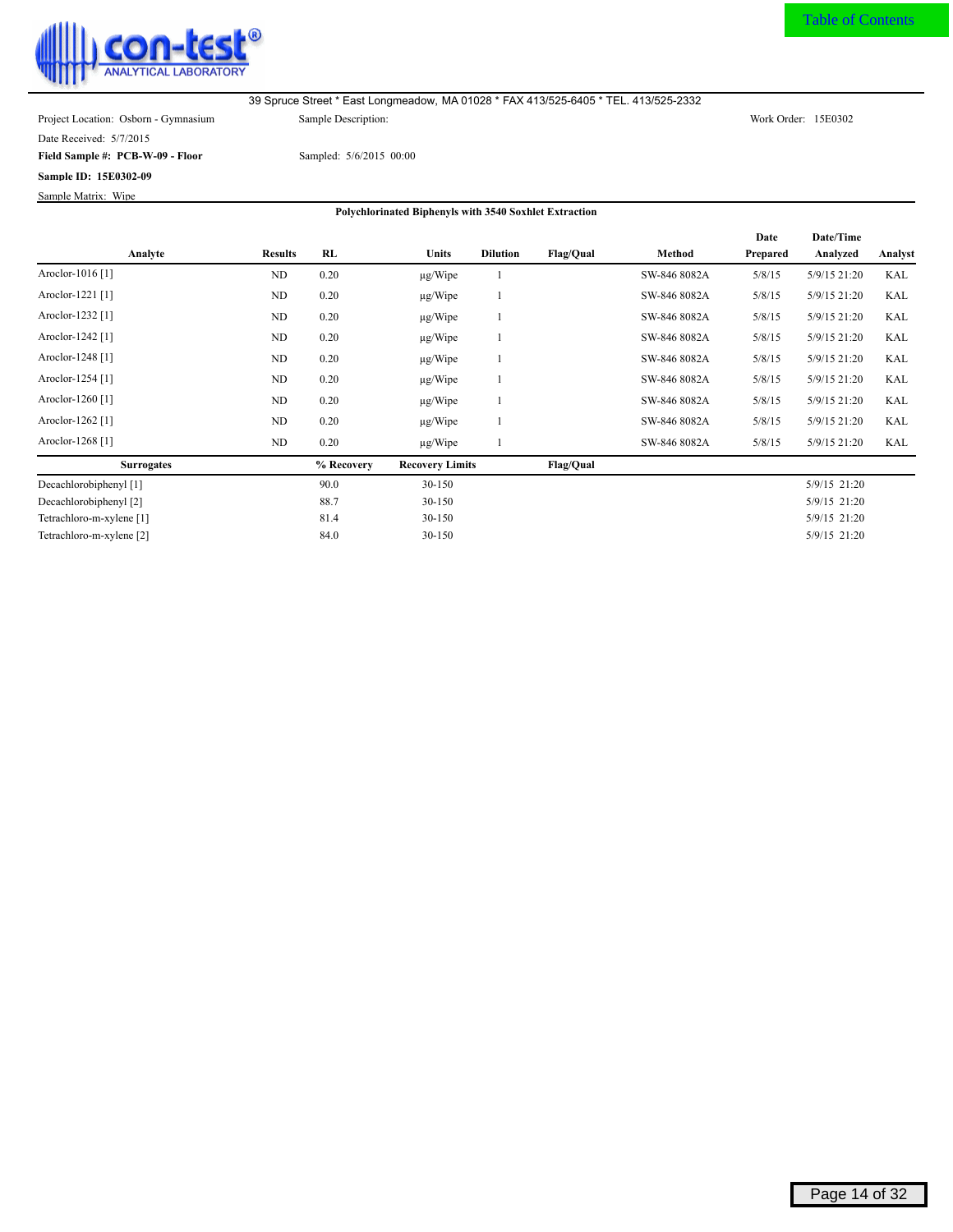<span id="page-15-0"></span>

Date Received: 5/7/2015

**Field Sample #: PCB-W-10 - Floor**

**Sample ID: 15E0302-10** Sample Matrix: Wipe

Sampled: 5/6/2015 00:00

|                             |                |            |                        |                 |                  |              | Date     | Date/Time    |            |
|-----------------------------|----------------|------------|------------------------|-----------------|------------------|--------------|----------|--------------|------------|
| Analyte                     | <b>Results</b> | RL         | <b>Units</b>           | <b>Dilution</b> | <b>Flag/Qual</b> | Method       | Prepared | Analyzed     | Analyst    |
| Aroclor-1016 [1]            | ND             | 0.20       | $\mu$ g/Wipe           |                 |                  | SW-846 8082A | 5/8/15   | 5/9/15 21:32 | <b>KAL</b> |
| Aroclor-1221 [1]            | ND             | 0.20       | $\mu$ g/Wipe           | -1              |                  | SW-846 8082A | 5/8/15   | 5/9/15 21:32 | <b>KAL</b> |
| Aroclor-1232 <sup>[1]</sup> | ND             | 0.20       | $\mu$ g/Wipe           |                 |                  | SW-846 8082A | 5/8/15   | 5/9/15 21:32 | <b>KAL</b> |
| Aroclor-1242 [1]            | ND             | 0.20       | $\mu$ g/Wipe           | -1              |                  | SW-846 8082A | 5/8/15   | 5/9/15 21:32 | <b>KAL</b> |
| Aroclor-1248 <sup>[1]</sup> | ND             | 0.20       | $\mu$ g/Wipe           |                 |                  | SW-846 8082A | 5/8/15   | 5/9/15 21:32 | <b>KAL</b> |
| Aroclor-1254 [1]            | ND             | 0.20       | $\mu$ g/Wipe           | -1              |                  | SW-846 8082A | 5/8/15   | 5/9/15 21:32 | KAL        |
| Aroclor-1260 <sup>[1]</sup> | ND             | 0.20       | $\mu$ g/Wipe           |                 |                  | SW-846 8082A | 5/8/15   | 5/9/15 21:32 | <b>KAL</b> |
| Aroclor-1262 [1]            | ND             | 0.20       | $\mu$ g/Wipe           |                 |                  | SW-846 8082A | 5/8/15   | 5/9/15 21:32 | KAL        |
| Aroclor-1268 [1]            | ND             | 0.20       | $\mu$ g/Wipe           |                 |                  | SW-846 8082A | 5/8/15   | 5/9/15 21:32 | KAL        |
| <b>Surrogates</b>           |                | % Recovery | <b>Recovery Limits</b> |                 | <b>Flag/Qual</b> |              |          |              |            |
| Decachlorobiphenyl [1]      |                | 100        | $30 - 150$             |                 |                  |              |          | 5/9/15 21:32 |            |
| Decachlorobiphenyl [2]      |                | 98.9       | 30-150                 |                 |                  |              |          | 5/9/15 21:32 |            |
| Tetrachloro-m-xylene [1]    |                | 94.2       | 30-150                 |                 |                  |              |          | 5/9/15 21:32 |            |
| Tetrachloro-m-xylene [2]    |                | 96.8       | 30-150                 |                 |                  |              |          | 5/9/15 21:32 |            |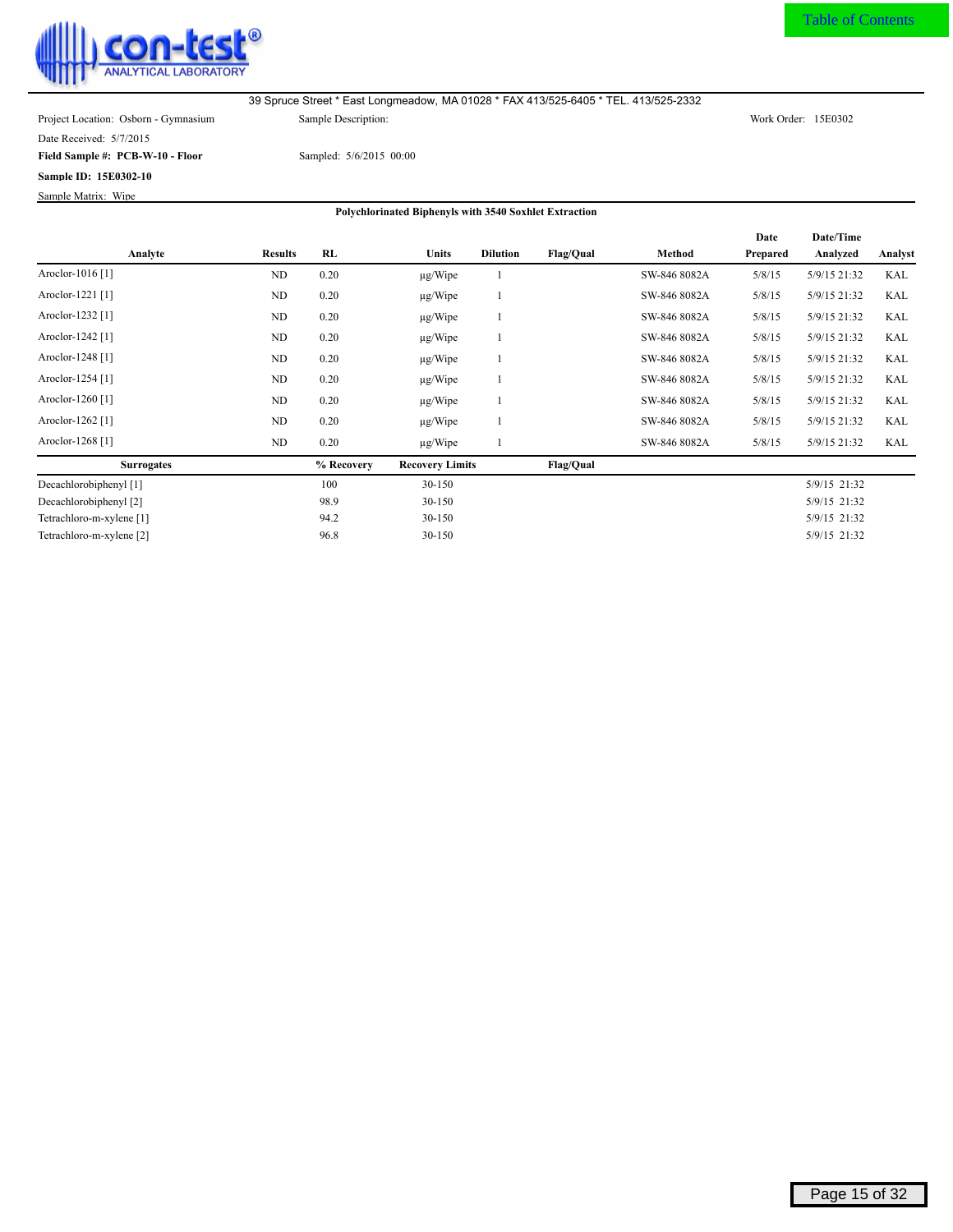<span id="page-16-0"></span>

Date Received: 5/7/2015

**Field Sample #: PCB-W-11 - Floor**

**Sample ID: 15E0302-11** Sample Matrix: Wipe

Sampled: 5/6/2015 00:00

|                             |                |            |                        |                 |                  |              | Date     | Date/Time    |            |
|-----------------------------|----------------|------------|------------------------|-----------------|------------------|--------------|----------|--------------|------------|
| Analyte                     | <b>Results</b> | RL         | <b>Units</b>           | <b>Dilution</b> | <b>Flag/Qual</b> | Method       | Prepared | Analyzed     | Analyst    |
| Aroclor-1016 [1]            | ND             | 0.20       | $\mu$ g/Wipe           |                 |                  | SW-846 8082A | 5/8/15   | 5/9/15 21:44 | <b>KAL</b> |
| Aroclor-1221 [1]            | ND             | 0.20       | $\mu$ g/Wipe           | -1              |                  | SW-846 8082A | 5/8/15   | 5/9/15 21:44 | KAL        |
| Aroclor-1232 <sup>[1]</sup> | ND             | 0.20       | $\mu$ g/Wipe           |                 |                  | SW-846 8082A | 5/8/15   | 5/9/15 21:44 | <b>KAL</b> |
| Aroclor-1242 [1]            | ND             | 0.20       | $\mu$ g/Wipe           | -1              |                  | SW-846 8082A | 5/8/15   | 5/9/15 21:44 | <b>KAL</b> |
| Aroclor-1248 <sup>[1]</sup> | ND             | 0.20       | $\mu$ g/Wipe           |                 |                  | SW-846 8082A | 5/8/15   | 5/9/15 21:44 | <b>KAL</b> |
| Aroclor-1254 [1]            | 0.84           | 0.20       | $\mu$ g/Wipe           | -1              |                  | SW-846 8082A | 5/8/15   | 5/9/15 21:44 | KAL        |
| Aroclor-1260 <sup>[1]</sup> | ND             | 0.20       | $\mu$ g/Wipe           |                 |                  | SW-846 8082A | 5/8/15   | 5/9/15 21:44 | <b>KAL</b> |
| Aroclor-1262 [1]            | ND             | 0.20       | $\mu$ g/Wipe           |                 |                  | SW-846 8082A | 5/8/15   | 5/9/15 21:44 | KAL        |
| Aroclor-1268 [1]            | ND             | 0.20       | $\mu$ g/Wipe           |                 |                  | SW-846 8082A | 5/8/15   | 5/9/15 21:44 | KAL        |
| <b>Surrogates</b>           |                | % Recovery | <b>Recovery Limits</b> |                 | <b>Flag/Qual</b> |              |          |              |            |
| Decachlorobiphenyl [1]      |                | 104        | $30 - 150$             |                 |                  |              |          | 5/9/15 21:44 |            |
| Decachlorobiphenyl [2]      |                | 103        | 30-150                 |                 |                  |              |          | 5/9/15 21:44 |            |
| Tetrachloro-m-xylene [1]    |                | 100        | 30-150                 |                 |                  |              |          | 5/9/15 21:44 |            |
| Tetrachloro-m-xylene [2]    |                | 102        | 30-150                 |                 |                  |              |          | 5/9/15 21:44 |            |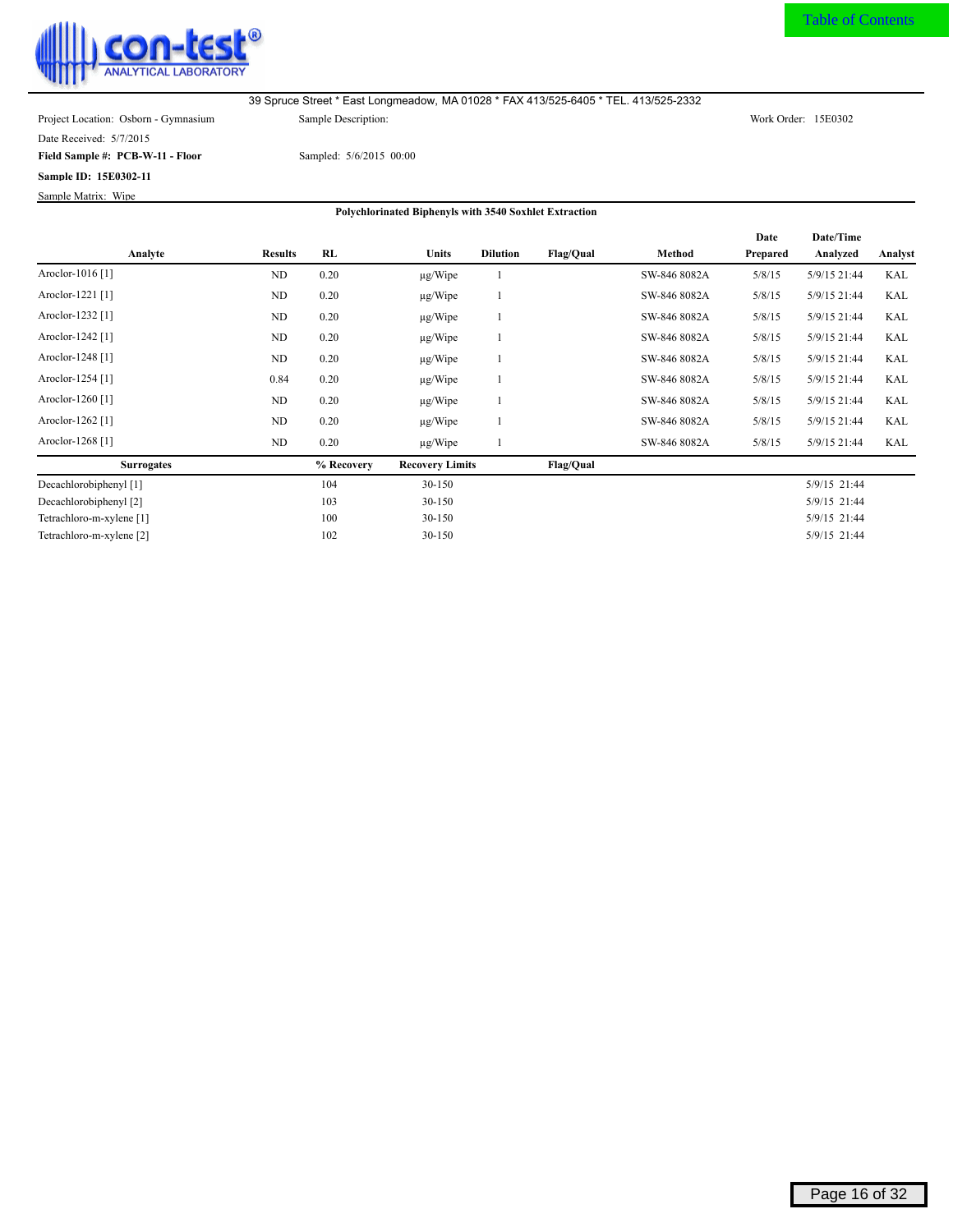<span id="page-17-0"></span>

Date Received: 5/7/2015

**Field Sample #: PCB-W-12 - Floor**

**Sample ID: 15E0302-12** Sample Matrix: Wipe

Sampled: 5/6/2015 00:00

|                             |                |            |                        |                 |                  |              | Date     | Date/Time    |            |
|-----------------------------|----------------|------------|------------------------|-----------------|------------------|--------------|----------|--------------|------------|
| Analyte                     | <b>Results</b> | RL         | Units                  | <b>Dilution</b> | <b>Flag/Qual</b> | Method       | Prepared | Analyzed     | Analyst    |
| Aroclor-1016 [1]            | ND             | 0.20       | $\mu$ g/Wipe           |                 |                  | SW-846 8082A | 5/8/15   | 5/9/15 21:56 | <b>KAL</b> |
| Aroclor-1221 [1]            | ND             | 0.20       | $\mu$ g/Wipe           |                 |                  | SW-846 8082A | 5/8/15   | 5/9/15 21:56 | KAL        |
| Aroclor-1232 <sup>[1]</sup> | ND             | 0.20       | $\mu$ g/Wipe           |                 |                  | SW-846 8082A | 5/8/15   | 5/9/15 21:56 | <b>KAL</b> |
| Aroclor-1242 [1]            | ND             | 0.20       | $\mu$ g/Wipe           |                 |                  | SW-846 8082A | 5/8/15   | 5/9/15 21:56 | <b>KAL</b> |
| Aroclor-1248 <sup>[1]</sup> | ND             | 0.20       | $\mu$ g/Wipe           |                 |                  | SW-846 8082A | 5/8/15   | 5/9/15 21:56 | <b>KAL</b> |
| Aroclor-1254 [1]            | ND             | 0.20       | $\mu$ g/Wipe           |                 |                  | SW-846 8082A | 5/8/15   | 5/9/15 21:56 | KAL        |
| Aroclor-1260 <sup>[1]</sup> | ND             | 0.20       | $\mu$ g/Wipe           |                 |                  | SW-846 8082A | 5/8/15   | 5/9/15 21:56 | <b>KAL</b> |
| Aroclor-1262 <sup>[1]</sup> | ND             | 0.20       | $\mu$ g/Wipe           |                 |                  | SW-846 8082A | 5/8/15   | 5/9/15 21:56 | KAL        |
| Aroclor-1268 <sup>[1]</sup> | ND             | 0.20       | $\mu$ g/Wipe           |                 |                  | SW-846 8082A | 5/8/15   | 5/9/15 21:56 | KAL        |
| <b>Surrogates</b>           |                | % Recovery | <b>Recovery Limits</b> |                 | <b>Flag/Qual</b> |              |          |              |            |
| Decachlorobiphenyl [1]      |                | 98.2       | 30-150                 |                 |                  |              |          | 5/9/15 21:56 |            |
| Decachlorobiphenyl [2]      |                | 97.6       | 30-150                 |                 |                  |              |          | 5/9/15 21:56 |            |
| Tetrachloro-m-xylene [1]    |                | 94.1       | 30-150                 |                 |                  |              |          | 5/9/15 21:56 |            |
| Tetrachloro-m-xylene [2]    |                | 96.5       | 30-150                 |                 |                  |              |          | 5/9/15 21:56 |            |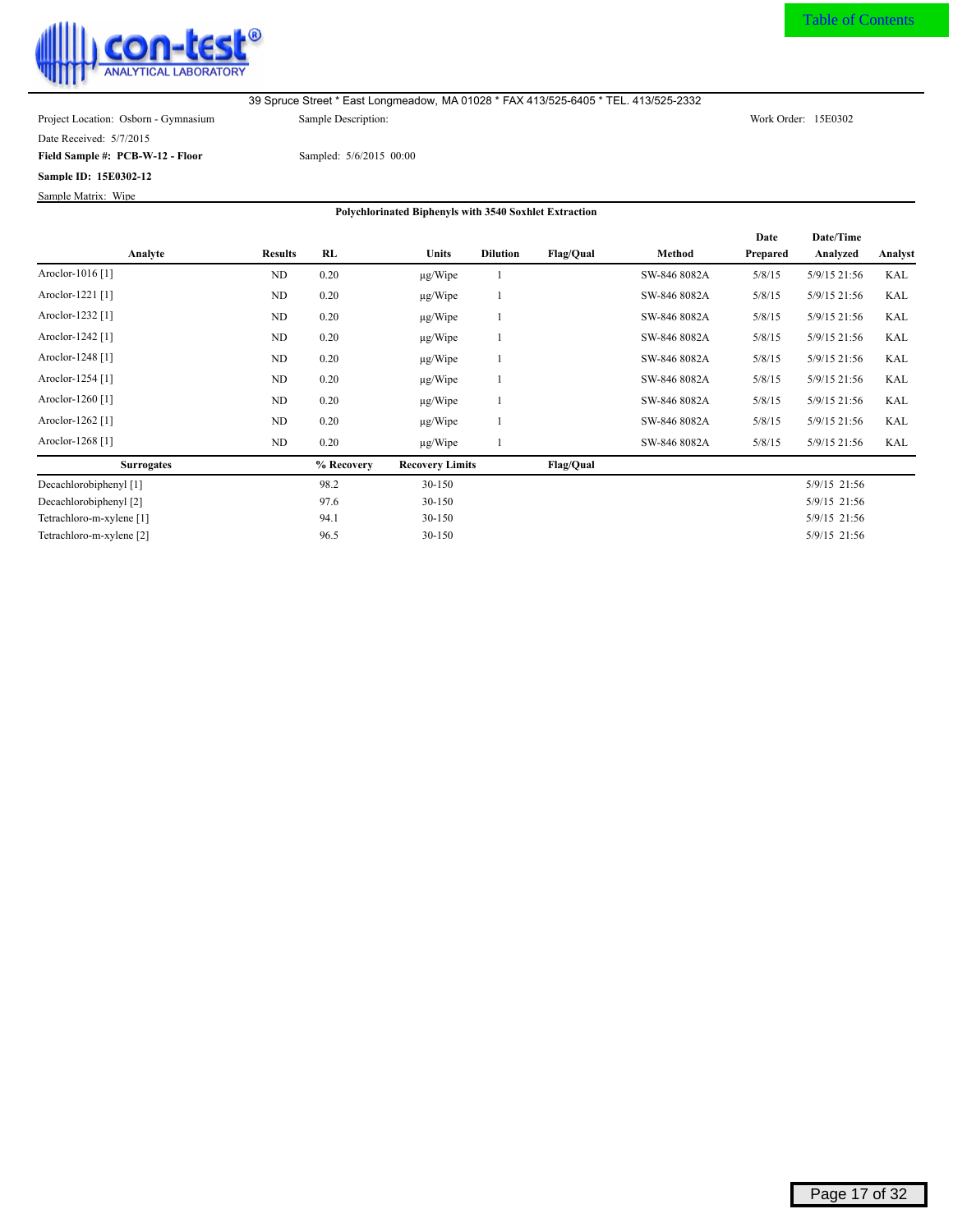<span id="page-18-0"></span>

Date Received: 5/7/2015

**Field Sample #: PCB-W-13 - Floor**

**Sample ID: 15E0302-13**

Sampled: 5/6/2015 00:00

Sample Matrix: Wipe

|                             |                |            |                        |                 |                  |              | Date     | Date/Time    |         |
|-----------------------------|----------------|------------|------------------------|-----------------|------------------|--------------|----------|--------------|---------|
| Analyte                     | <b>Results</b> | RL         | <b>Units</b>           | <b>Dilution</b> | Flag/Qual        | Method       | Prepared | Analyzed     | Analyst |
| Aroclor-1016 [1]            | ND             | 0.20       | $\mu$ g/Wipe           |                 |                  | SW-846 8082A | 5/8/15   | 5/9/15 22:09 | KAL     |
| Aroclor-1221 [1]            | ND             | 0.20       | $\mu$ g/Wipe           |                 |                  | SW-846 8082A | 5/8/15   | 5/9/15 22:09 | KAL     |
| Aroclor-1232 <sup>[1]</sup> | ND             | 0.20       | $\mu$ g/Wipe           |                 |                  | SW-846 8082A | 5/8/15   | 5/9/15 22:09 | KAL     |
| Aroclor-1242 [1]            | ND             | 0.20       | $\mu$ g/Wipe           |                 |                  | SW-846 8082A | 5/8/15   | 5/9/15 22:09 | KAL     |
| Aroclor-1248 <sup>[1]</sup> | ND             | 0.20       | $\mu$ g/Wipe           |                 |                  | SW-846 8082A | 5/8/15   | 5/9/15 22:09 | KAL     |
| Aroclor-1254 [1]            | ND             | 0.20       | $\mu$ g/Wipe           |                 |                  | SW-846 8082A | 5/8/15   | 5/9/15 22:09 | KAL     |
| Aroclor-1260 <sup>[1]</sup> | ND             | 0.20       | $\mu$ g/Wipe           |                 |                  | SW-846 8082A | 5/8/15   | 5/9/15 22:09 | KAL     |
| Aroclor-1262 [1]            | ND             | 0.20       | $\mu$ g/Wipe           |                 |                  | SW-846 8082A | 5/8/15   | 5/9/15 22:09 | KAL     |
| Aroclor-1268 [1]            | ND             | 0.20       | $\mu$ g/Wipe           |                 |                  | SW-846 8082A | 5/8/15   | 5/9/15 22:09 | KAL     |
| <b>Surrogates</b>           |                | % Recovery | <b>Recovery Limits</b> |                 | <b>Flag/Qual</b> |              |          |              |         |
| Decachlorobiphenyl [1]      |                | 99.1       | 30-150                 |                 |                  |              |          | 5/9/15 22:09 |         |
| Decachlorobiphenyl [2]      |                | 98.2       | 30-150                 |                 |                  |              |          | 5/9/15 22:09 |         |
| Tetrachloro-m-xylene [1]    |                | 91.6       | 30-150                 |                 |                  |              |          | 5/9/15 22:09 |         |
| Tetrachloro-m-xylene [2]    |                | 94.0       | 30-150                 |                 |                  |              |          | 5/9/15 22:09 |         |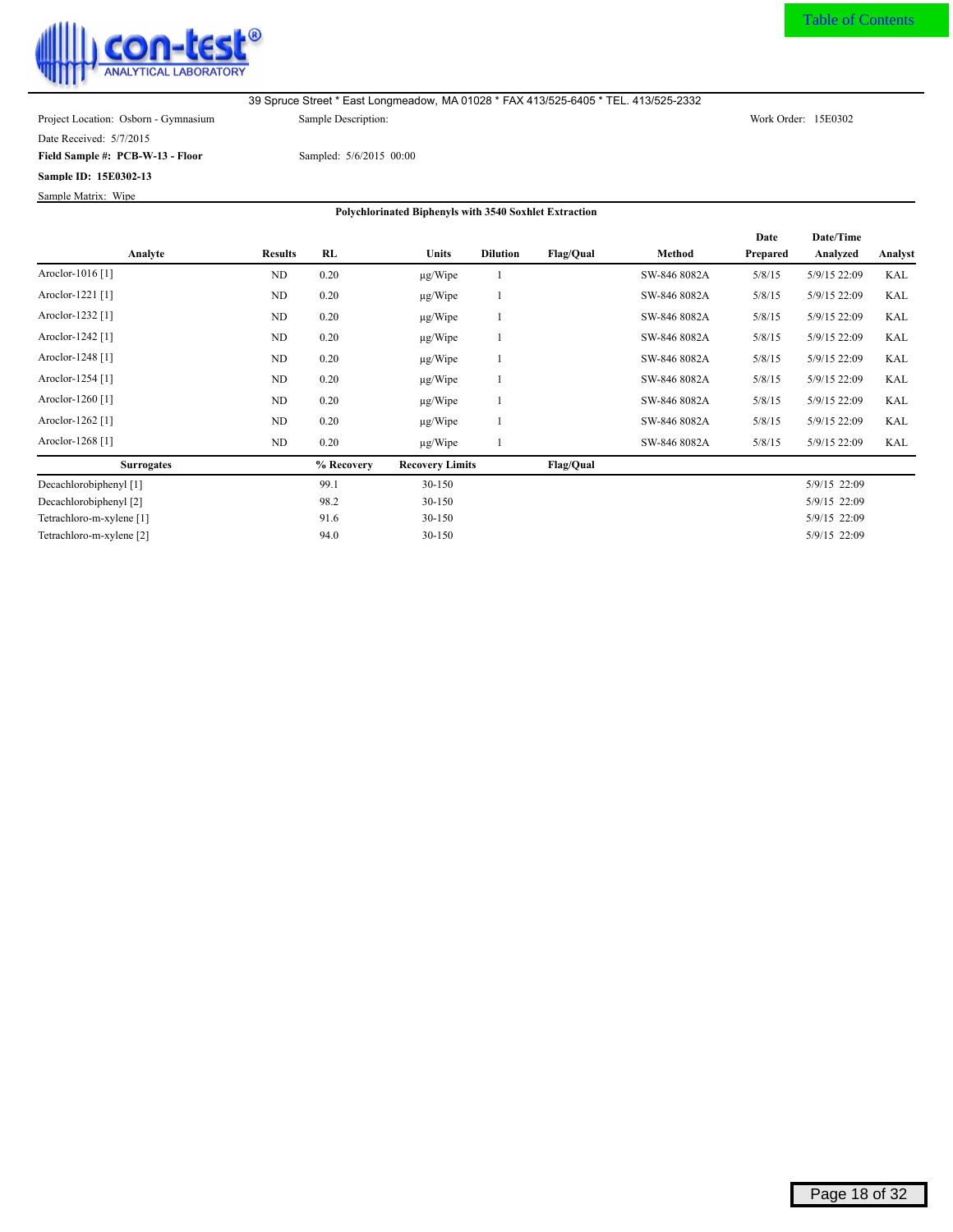<span id="page-19-0"></span>

Date Received: 5/7/2015

**Field Sample #: PCB-W-14 - Floor**

**Sample ID: 15E0302-14** Sample Matrix: Wipe

Sampled: 5/6/2015 00:00

|                             |                |            |                        |                 |                  |              | Date     | Date/Time    |            |
|-----------------------------|----------------|------------|------------------------|-----------------|------------------|--------------|----------|--------------|------------|
| Analyte                     | <b>Results</b> | RL         | <b>Units</b>           | <b>Dilution</b> | <b>Flag/Qual</b> | Method       | Prepared | Analyzed     | Analyst    |
| Aroclor-1016 [1]            | ND             | 0.20       | $\mu$ g/Wipe           |                 |                  | SW-846 8082A | 5/8/15   | 5/9/15 22:21 | <b>KAL</b> |
| Aroclor-1221 [1]            | ND             | 0.20       | $\mu$ g/Wipe           | -1              |                  | SW-846 8082A | 5/8/15   | 5/9/15 22:21 | <b>KAL</b> |
| Aroclor-1232 <sup>[1]</sup> | ND             | 0.20       | $\mu$ g/Wipe           |                 |                  | SW-846 8082A | 5/8/15   | 5/9/15 22:21 | <b>KAL</b> |
| Aroclor-1242 [1]            | ND             | 0.20       | $\mu$ g/Wipe           | -1              |                  | SW-846 8082A | 5/8/15   | 5/9/15 22:21 | <b>KAL</b> |
| Aroclor-1248 <sup>[1]</sup> | ND             | 0.20       | $\mu$ g/Wipe           |                 |                  | SW-846 8082A | 5/8/15   | 5/9/15 22:21 | <b>KAL</b> |
| Aroclor-1254 [1]            | N <sub>D</sub> | 0.20       | $\mu$ g/Wipe           | -1              |                  | SW-846 8082A | 5/8/15   | 5/9/15 22:21 | KAL        |
| Aroclor-1260 <sup>[1]</sup> | ND             | 0.20       | $\mu$ g/Wipe           |                 |                  | SW-846 8082A | 5/8/15   | 5/9/15 22:21 | <b>KAL</b> |
| Aroclor-1262 [1]            | ND             | 0.20       | $\mu$ g/Wipe           |                 |                  | SW-846 8082A | 5/8/15   | 5/9/15 22:21 | KAL        |
| Aroclor-1268 [1]            | ND             | 0.20       | $\mu$ g/Wipe           |                 |                  | SW-846 8082A | 5/8/15   | 5/9/15 22:21 | KAL        |
| <b>Surrogates</b>           |                | % Recovery | <b>Recovery Limits</b> |                 | <b>Flag/Qual</b> |              |          |              |            |
| Decachlorobiphenyl [1]      |                | 98.7       | 30-150                 |                 |                  |              |          | 5/9/15 22:21 |            |
| Decachlorobiphenyl [2]      |                | 97.6       | 30-150                 |                 |                  |              |          | 5/9/15 22:21 |            |
| Tetrachloro-m-xylene [1]    |                | 92.1       | 30-150                 |                 |                  |              |          | 5/9/15 22:21 |            |
| Tetrachloro-m-xylene [2]    |                | 94.6       | 30-150                 |                 |                  |              |          | 5/9/15 22:21 |            |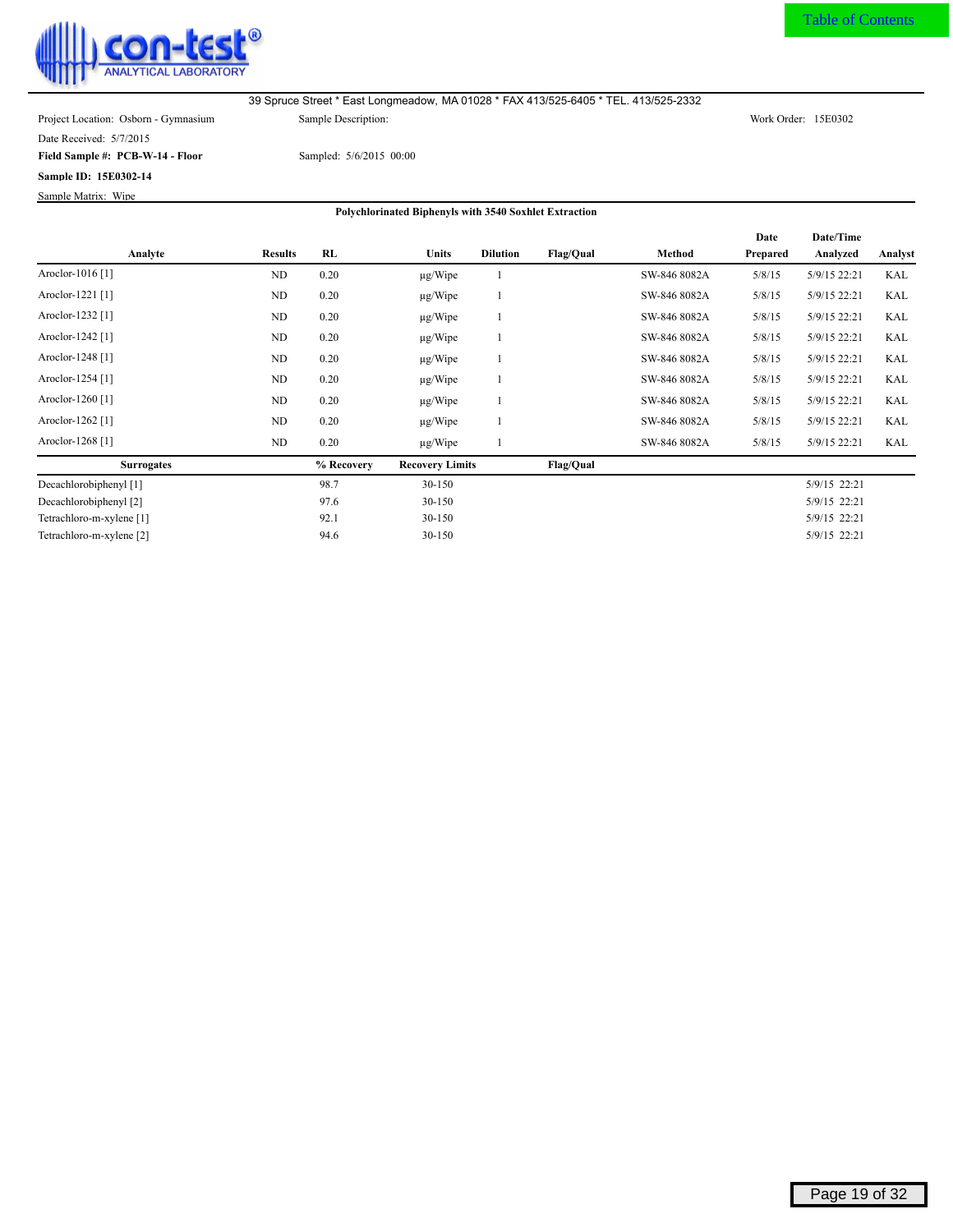<span id="page-20-0"></span>

Date Received: 5/7/2015

**Field Sample #: PCB-W-15 - Blank**

**Sample ID: 15E0302-15** Sample Matrix: Wipe

Sampled: 5/6/2015 00:00

|                             |                |            |                        |                 |                  |              | Date     | Date/Time    |            |
|-----------------------------|----------------|------------|------------------------|-----------------|------------------|--------------|----------|--------------|------------|
| Analyte                     | <b>Results</b> | <b>RL</b>  | <b>Units</b>           | <b>Dilution</b> | <b>Flag/Qual</b> | Method       | Prepared | Analyzed     | Analyst    |
| Aroclor-1016 <sup>[1]</sup> | ND             | 0.20       | $\mu$ g/Wipe           |                 |                  | SW-846 8082A | 5/8/15   | 5/9/15 22:33 | KAL        |
| Aroclor-1221 [1]            | ND             | 0.20       | $\mu$ g/Wipe           |                 |                  | SW-846 8082A | 5/8/15   | 5/9/15 22:33 | KAL        |
| Aroclor-1232 [1]            | ND             | 0.20       | $\mu$ g/Wipe           |                 |                  | SW-846 8082A | 5/8/15   | 5/9/15 22:33 | <b>KAL</b> |
| Aroclor-1242 <sup>[1]</sup> | ND             | 0.20       | $\mu$ g/Wipe           |                 |                  | SW-846 8082A | 5/8/15   | 5/9/15 22:33 | <b>KAL</b> |
| Aroclor-1248 <sup>[1]</sup> | ND             | 0.20       | $\mu$ g/Wipe           |                 |                  | SW-846 8082A | 5/8/15   | 5/9/15 22:33 | <b>KAL</b> |
| Aroclor-1254 [1]            | ND             | 0.20       | $\mu$ g/Wipe           |                 |                  | SW-846 8082A | 5/8/15   | 5/9/15 22:33 | KAL        |
| Aroclor-1260 <sup>[1]</sup> | ND             | 0.20       | $\mu$ g/Wipe           |                 |                  | SW-846 8082A | 5/8/15   | 5/9/15 22:33 | <b>KAL</b> |
| Aroclor-1262 [1]            | ND             | 0.20       | $\mu$ g/Wipe           |                 |                  | SW-846 8082A | 5/8/15   | 5/9/15 22:33 | KAL        |
| Aroclor-1268 <sup>[1]</sup> | ND             | 0.20       | $\mu$ g/Wipe           |                 |                  | SW-846 8082A | 5/8/15   | 5/9/15 22:33 | KAL        |
| <b>Surrogates</b>           |                | % Recovery | <b>Recovery Limits</b> |                 | <b>Flag/Qual</b> |              |          |              |            |
| Decachlorobiphenyl [1]      |                | 95.7       | 30-150                 |                 |                  |              |          | 5/9/15 22:33 |            |
| Decachlorobiphenyl [2]      |                | 94.9       | 30-150                 |                 |                  |              |          | 5/9/15 22:33 |            |
| Tetrachloro-m-xylene [1]    |                | 89.4       | 30-150                 |                 |                  |              |          | 5/9/15 22:33 |            |
| Tetrachloro-m-xylene [2]    |                | 91.9       | 30-150                 |                 |                  |              |          | 5/9/15 22:33 |            |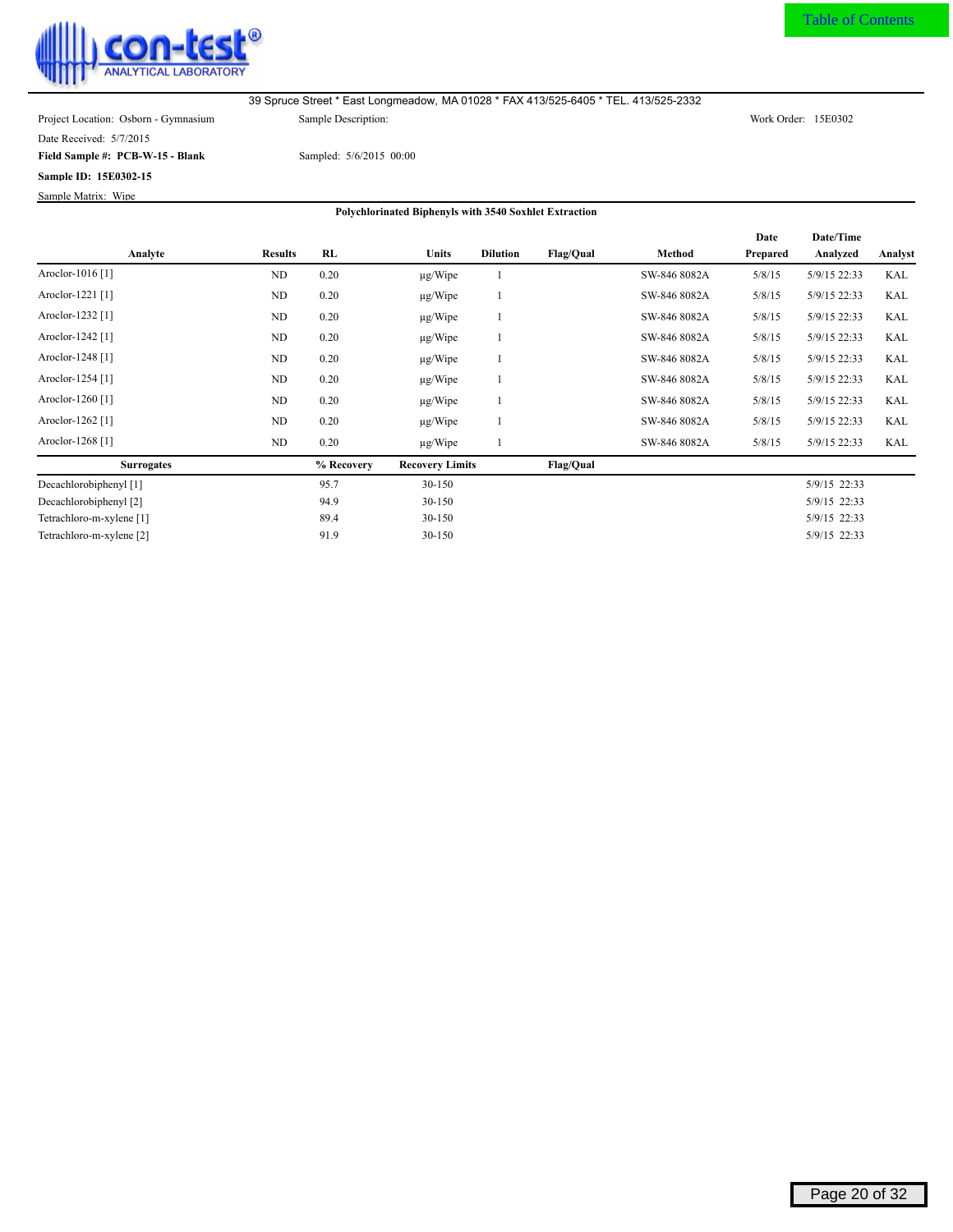<span id="page-21-0"></span>

Date Received: 5/7/2015

**Field Sample #: PCB-W-16 - Blank**

**Sample ID: 15E0302-16**

Sample Matrix: Wipe

Sampled: 5/6/2015 00:00

|                             |                |            |                        |                 |                  |              | Date     | Date/Time    |            |
|-----------------------------|----------------|------------|------------------------|-----------------|------------------|--------------|----------|--------------|------------|
| Analyte                     | <b>Results</b> | RL         | <b>Units</b>           | <b>Dilution</b> | Flag/Qual        | Method       | Prepared | Analyzed     | Analyst    |
| Aroclor-1016 <sup>[1]</sup> | <b>ND</b>      | 0.20       | $\mu$ g/Wipe           |                 |                  | SW-846 8082A | 5/8/15   | 5/9/15 22:45 | <b>KAL</b> |
| Aroclor-1221 [1]            | ND             | 0.20       | $\mu$ g/Wipe           |                 |                  | SW-846 8082A | 5/8/15   | 5/9/15 22:45 | KAL        |
| Aroclor-1232 <sup>[1]</sup> | ND             | 0.20       | $\mu$ g/Wipe           |                 |                  | SW-846 8082A | 5/8/15   | 5/9/15 22:45 | <b>KAL</b> |
| Aroclor-1242 <sup>[1]</sup> | ND             | 0.20       | $\mu$ g/Wipe           |                 |                  | SW-846 8082A | 5/8/15   | 5/9/15 22:45 | <b>KAL</b> |
| Aroclor-1248 <sup>[1]</sup> | ND             | 0.20       | $\mu$ g/Wipe           |                 |                  | SW-846 8082A | 5/8/15   | 5/9/15 22:45 | <b>KAL</b> |
| Aroclor-1254 [1]            | ND             | 0.20       | $\mu$ g/Wipe           |                 |                  | SW-846 8082A | 5/8/15   | 5/9/15 22:45 | <b>KAL</b> |
| Aroclor-1260 <sup>[1]</sup> | ND             | 0.20       | $\mu$ g/Wipe           |                 |                  | SW-846 8082A | 5/8/15   | 5/9/15 22:45 | <b>KAL</b> |
| Aroclor-1262 <sup>[1]</sup> | ND             | 0.20       | $\mu$ g/Wipe           |                 |                  | SW-846 8082A | 5/8/15   | 5/9/15 22:45 | <b>KAL</b> |
| Aroclor-1268 <sup>[1]</sup> | ND             | 0.20       | $\mu$ g/Wipe           |                 |                  | SW-846 8082A | 5/8/15   | 5/9/15 22:45 | KAL        |
| <b>Surrogates</b>           |                | % Recovery | <b>Recovery Limits</b> |                 | <b>Flag/Qual</b> |              |          |              |            |
| Decachlorobiphenyl [1]      |                | 98.8       | 30-150                 |                 |                  |              |          | 5/9/15 22:45 |            |
| Decachlorobiphenyl [2]      |                | 98.6       | 30-150                 |                 |                  |              |          | 5/9/15 22:45 |            |
| Tetrachloro-m-xylene [1]    |                | 92.7       | 30-150                 |                 |                  |              |          | 5/9/15 22:45 |            |
| Tetrachloro-m-xylene [2]    |                | 95.1       | 30-150                 |                 |                  |              |          | 5/9/15 22:45 |            |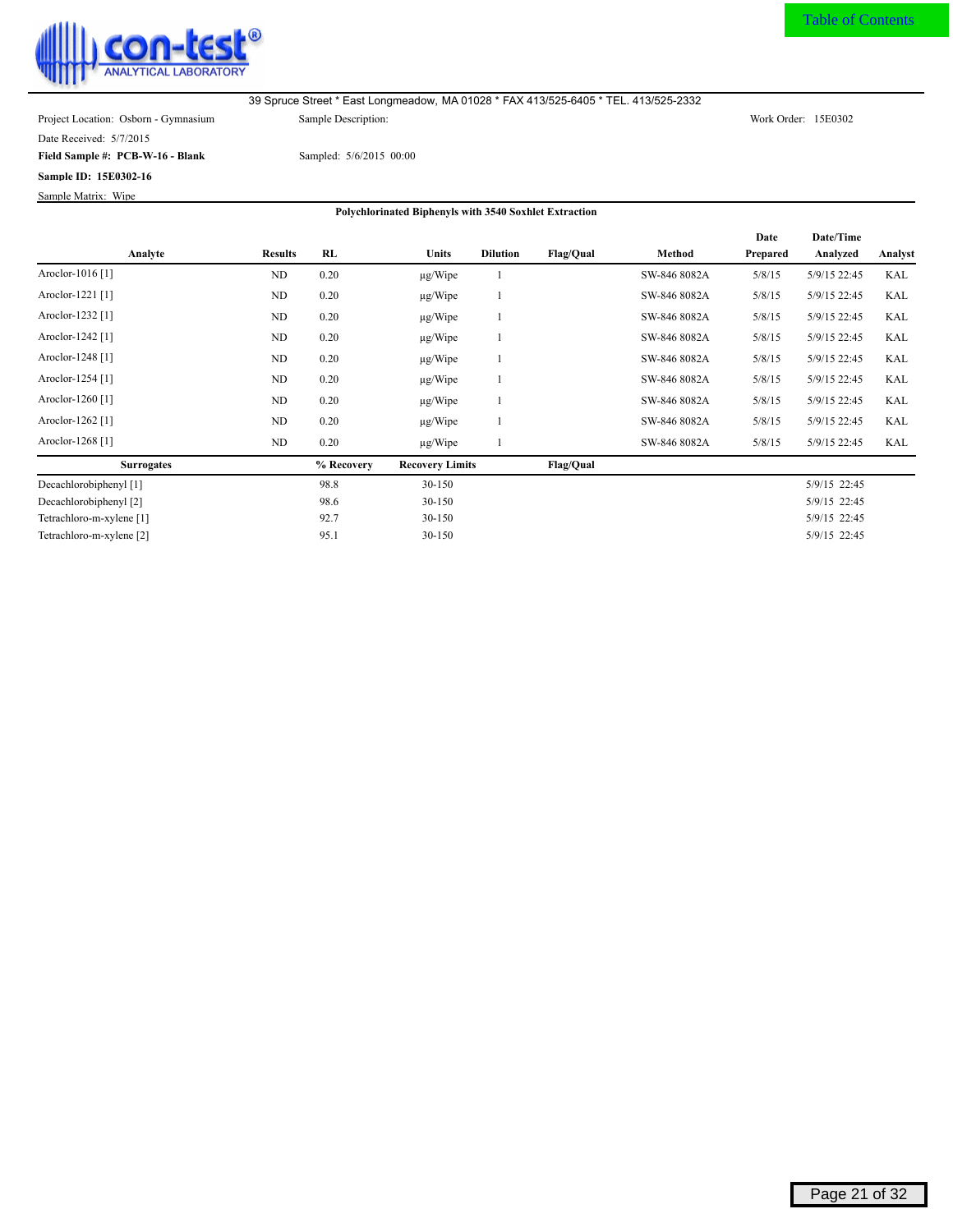<span id="page-22-0"></span>

#### **Sample Extraction Data**

### **Prep Method: SW-846 3540C-SW-846 8082A**

| Lab Number [Field ID]               | Batch   | Initial [Wipe] | Final [mL] | Date     |
|-------------------------------------|---------|----------------|------------|----------|
| 15E0302-01 [PCB-W-01 - Side A Wall] | B121329 | 1.00           | 10.0       | 05/08/15 |
| 15E0302-02 [PCB-W-02 - Side A Wall] | B121329 | 1.00           | 10.0       | 05/08/15 |
| 15E0302-03 [PCB-W-03 - Side B Wall] | B121329 | 1.00           | 10.0       | 05/08/15 |
| 15E0302-04 [PCB-W-04 - Side B Wall] | B121329 | 1.00           | 10.0       | 05/08/15 |
| 15E0302-05 [PCB-W-05 - Side C Wall] | B121329 | 1.00           | 10.0       | 05/08/15 |
| 15E0302-06 [PCB-W-06 - Side C Wall] | B121329 | 1.00           | 10.0       | 05/08/15 |
| 15E0302-07 [PCB-W-07 - Side D Wall] | B121329 | 1.00           | 10.0       | 05/08/15 |
| 15E0302-08 [PCB-W-08 - Side D Wall] | B121329 | 1.00           | 10.0       | 05/08/15 |
| 15E0302-09 [PCB-W-09 - Floor]       | B121329 | 1.00           | 10.0       | 05/08/15 |
| 15E0302-10 [PCB-W-10 - Floor]       | B121329 | 1.00           | 10.0       | 05/08/15 |
| 15E0302-11 [PCB-W-11 - Floor]       | B121329 | 1.00           | 10.0       | 05/08/15 |
| 15E0302-12 [PCB-W-12 - Floor]       | B121329 | 1.00           | 10.0       | 05/08/15 |
| 15E0302-13 [PCB-W-13 - Floor]       | B121329 | 1.00           | 10.0       | 05/08/15 |
| 15E0302-14 [PCB-W-14 - Floor]       | B121329 | 1.00           | 10.0       | 05/08/15 |
| 15E0302-15 [PCB-W-15 - Blank]       | B121329 | 1.00           | 10.0       | 05/08/15 |
| 15E0302-16 [PCB-W-16 - Blank]       | B121329 | 1.00           | 10.0       | 05/08/15 |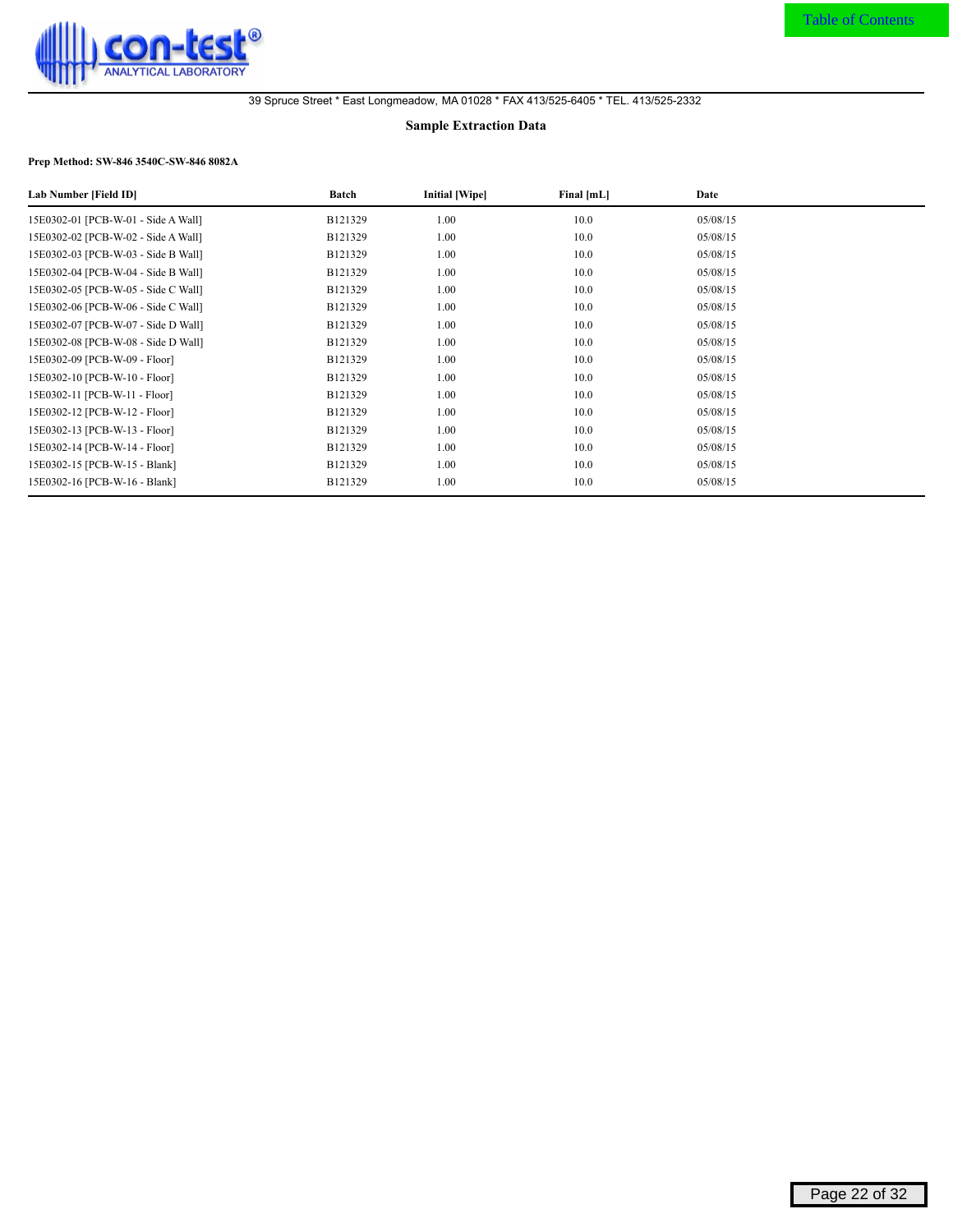<span id="page-23-0"></span>

## **QUALITY CONTROL**

#### **Polychlorinated Biphenyls with 3540 Soxhlet Extraction - Quality Control**

| Analyte                              | Result    | Reporting<br>Limit | Units        | Spike<br>Level | Source<br>Result                      | %REC | %REC<br>Limits | <b>RPD</b> | <b>RPD</b><br>Limit | <b>Notes</b> |
|--------------------------------------|-----------|--------------------|--------------|----------------|---------------------------------------|------|----------------|------------|---------------------|--------------|
| Batch B121329 - SW-846 3540C         |           |                    |              |                |                                       |      |                |            |                     |              |
| <b>Blank (B121329-BLK1)</b>          |           |                    |              |                | Prepared: 05/08/15 Analyzed: 05/09/15 |      |                |            |                     |              |
| Aroclor-1016                         | <b>ND</b> | 0.20               | $\mu$ g/Wipe |                |                                       |      |                |            |                     |              |
| Aroclor-1016 $[2C]$                  | ND        | 0.20               | $\mu$ g/Wipe |                |                                       |      |                |            |                     |              |
| Aroclor-1221                         | <b>ND</b> | 0.20               | $\mu$ g/Wipe |                |                                       |      |                |            |                     |              |
| Aroclor-1221 $[2C]$                  | ND        | 0.20               | $\mu$ g/Wipe |                |                                       |      |                |            |                     |              |
| Aroclor-1232                         | <b>ND</b> | 0.20               | $\mu$ g/Wipe |                |                                       |      |                |            |                     |              |
| Aroclor-1232 [2C]                    | <b>ND</b> | 0.20               | $\mu$ g/Wipe |                |                                       |      |                |            |                     |              |
| Aroclor-1242                         | ND        | 0.20               | $\mu$ g/Wipe |                |                                       |      |                |            |                     |              |
| Aroclor-1242 $[2C]$                  | <b>ND</b> | 0.20               | $\mu$ g/Wipe |                |                                       |      |                |            |                     |              |
| Aroclor-1248                         | ND        | 0.20               | $\mu$ g/Wipe |                |                                       |      |                |            |                     |              |
| Aroclor-1248 [2C]                    | ND        | 0.20               | $\mu$ g/Wipe |                |                                       |      |                |            |                     |              |
| Aroclor-1254                         | <b>ND</b> | 0.20               | $\mu$ g/Wipe |                |                                       |      |                |            |                     |              |
| Aroclor-1254 [2C]                    | ND        | 0.20               | $\mu$ g/Wipe |                |                                       |      |                |            |                     |              |
| Aroclor-1260                         | <b>ND</b> | 0.20               | $\mu$ g/Wipe |                |                                       |      |                |            |                     |              |
| Aroclor-1260 [2C]                    | <b>ND</b> | 0.20               | $\mu$ g/Wipe |                |                                       |      |                |            |                     |              |
| Aroclor-1262                         | <b>ND</b> | 0.20               | $\mu$ g/Wipe |                |                                       |      |                |            |                     |              |
| Aroclor-1262 [2C]                    | <b>ND</b> | 0.20               | $\mu$ g/Wipe |                |                                       |      |                |            |                     |              |
| Aroclor-1268                         | ND        | 0.20               | $\mu$ g/Wipe |                |                                       |      |                |            |                     |              |
| Aroclor-1268 [2C]                    | ND        | 0.20               | $\mu$ g/Wipe |                |                                       |      |                |            |                     |              |
| Surrogate: Decachlorobiphenyl        | 1.65      |                    | $\mu$ g/Wipe | 2.00           |                                       | 82.6 | 30-150         |            |                     |              |
| Surrogate: Decachlorobiphenyl [2C]   | 1.63      |                    | $\mu$ g/Wipe | 2.00           |                                       | 81.3 | 30-150         |            |                     |              |
| Surrogate: Tetrachloro-m-xylene      | 1.76      |                    | $\mu$ g/Wipe | 2.00           |                                       | 87.8 | 30-150         |            |                     |              |
| Surrogate: Tetrachloro-m-xylene [2C] | 1.74      |                    | $\mu$ g/Wipe | 2.00           |                                       | 87.2 | 30-150         |            |                     |              |
| LCS (B121329-BS1)                    |           |                    |              |                | Prepared: 05/08/15 Analyzed: 05/09/15 |      |                |            |                     |              |
| Aroclor-1016                         | 0.41      | 0.20               | $\mu$ g/Wipe | 0.500          |                                       | 82.8 | 40-140         |            |                     |              |
| Aroclor-1016 [2C]                    | 0.43      | 0.20               | $\mu$ g/Wipe | 0.500          |                                       | 85.9 | 40-140         |            |                     |              |
| Aroclor-1260                         | 0.47      | 0.20               | $\mu$ g/Wipe | 0.500          |                                       | 93.1 | 40-140         |            |                     |              |
| Aroclor-1260 [2C]                    | 0.45      | 0.20               | $\mu$ g/Wipe | 0.500          |                                       | 90.3 | 40-140         |            |                     |              |
| Surrogate: Decachlorobiphenyl        | 1.89      |                    | $\mu$ g/Wipe | 2.00           |                                       | 94.3 | 30-150         |            |                     |              |
| Surrogate: Decachlorobiphenyl [2C]   | 1.85      |                    | $\mu$ g/Wipe | 2.00           |                                       | 92.4 | 30-150         |            |                     |              |
| Surrogate: Tetrachloro-m-xylene      | 1.81      |                    | $\mu$ g/Wipe | 2.00           |                                       | 90.4 | 30-150         |            |                     |              |
| Surrogate: Tetrachloro-m-xylene [2C] | 1.80      |                    | $\mu$ g/Wipe | 2.00           |                                       | 90.2 | 30-150         |            |                     |              |
| LCS Dup (B121329-BSD1)               |           |                    |              |                | Prepared: 05/08/15 Analyzed: 05/09/15 |      |                |            |                     |              |
| Aroclor-1016                         | 0.35      | 0.20               | $\mu$ g/Wipe | 0.500          |                                       | 70.0 | 40-140         | 16.8       | 30                  |              |
| Aroclor-1016 [2C]                    | 0.34      | 0.20               | $\mu$ g/Wipe | 0.500          |                                       | 67.4 | $40 - 140$     | 24.1       | $30\,$              |              |
| Aroclor-1260                         | 0.38      | $0.20\,$           | $\mu$ g/Wipe | 0.500          |                                       | 76.2 | 40-140         | 20.0       | $30\,$              |              |
| Aroclor-1260 [2C]                    | 0.37      | 0.20               | $\mu$ g/Wipe | 0.500          |                                       | 73.2 | 40-140         | 20.9       | $30\,$              |              |
| Surrogate: Decachlorobiphenyl        | 1.50      |                    | $\mu$ g/Wipe | 2.00           |                                       | 75.2 | 30-150         |            |                     |              |
| Surrogate: Decachlorobiphenyl [2C]   | 1.48      |                    | $\mu$ g/Wipe | 2.00           |                                       | 74.1 | 30-150         |            |                     |              |
| Surrogate: Tetrachloro-m-xylene      | 1.48      |                    | $\mu$ g/Wipe | 2.00           |                                       | 73.9 | 30-150         |            |                     |              |
| Surrogate: Tetrachloro-m-xylene [2C] | 1.51      |                    | µg/Wipe      | 2.00           |                                       | 75.7 | 30-150         |            |                     |              |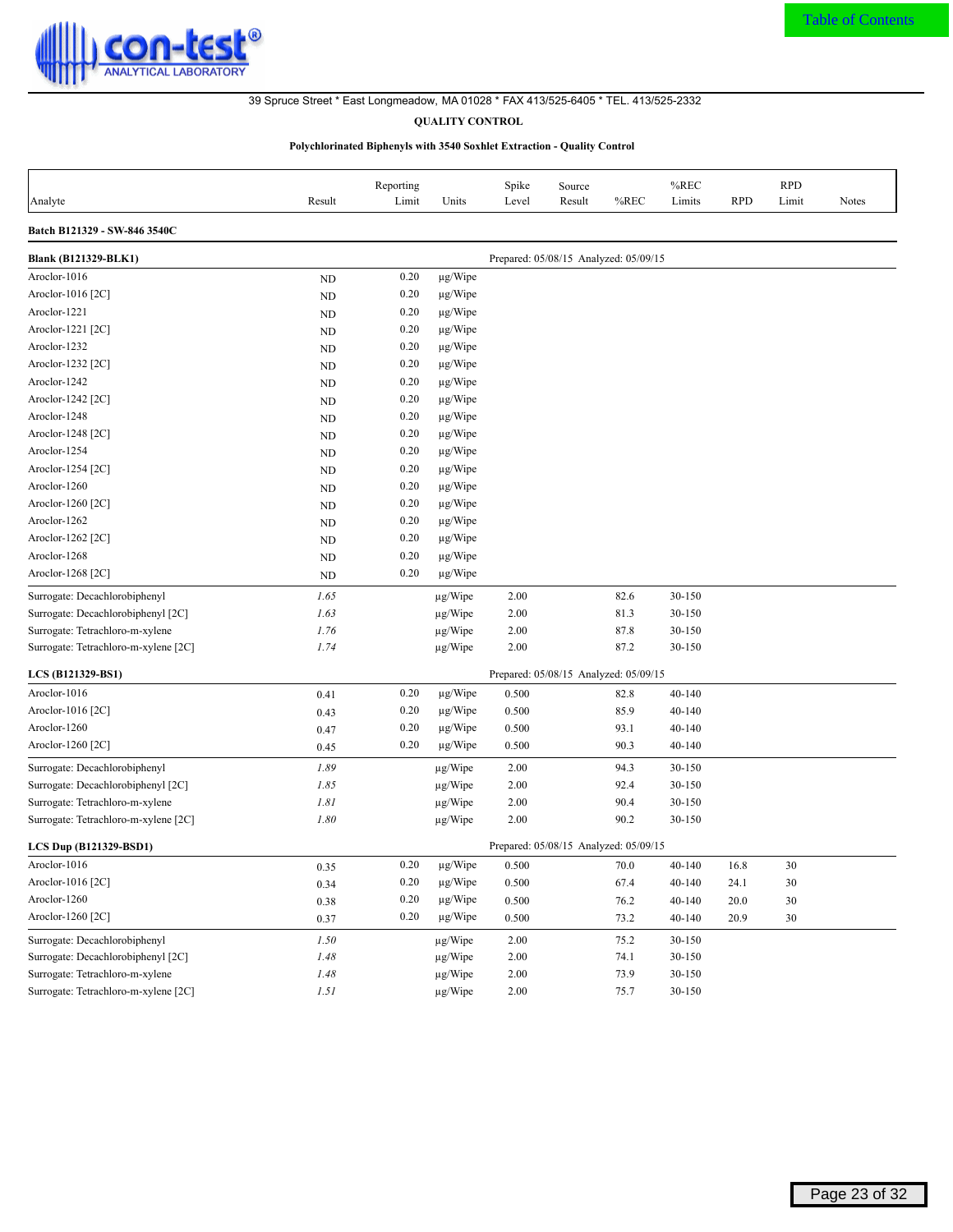<span id="page-24-0"></span>

## **IDENTIFICATION SUMMARY FOR SINGLE COMPONENT ANALYTES** PCB-W-11 - Floor

**SW-846 8082A**

| Lab Sample ID:     |                | 15E0302-11 |           |             | Date(s) Analyzed:     | 05/09/2015           |     | 05/09/2015 |
|--------------------|----------------|------------|-----------|-------------|-----------------------|----------------------|-----|------------|
| Instrument ID (1): |                |            |           |             | Instrument ID $(2)$ : |                      |     |            |
| GC Column (1):     |                | ID:        |           | (mm)        | GC Column (2):        |                      | ID: | (mm)       |
|                    | <b>ANALYTE</b> | COL        | <b>RT</b> |             | <b>RT WINDOW</b>      | <b>CONCENTRATION</b> | %D  |            |
|                    |                |            |           | <b>FROM</b> | TO                    |                      |     |            |
|                    | Aroclor-1254   |            | 0.00      | 0.00        | 0.00                  | 0.84                 |     |            |
|                    |                | 2          | 0.00      | 0.00        | 0.00                  | 0.83                 | 1.4 |            |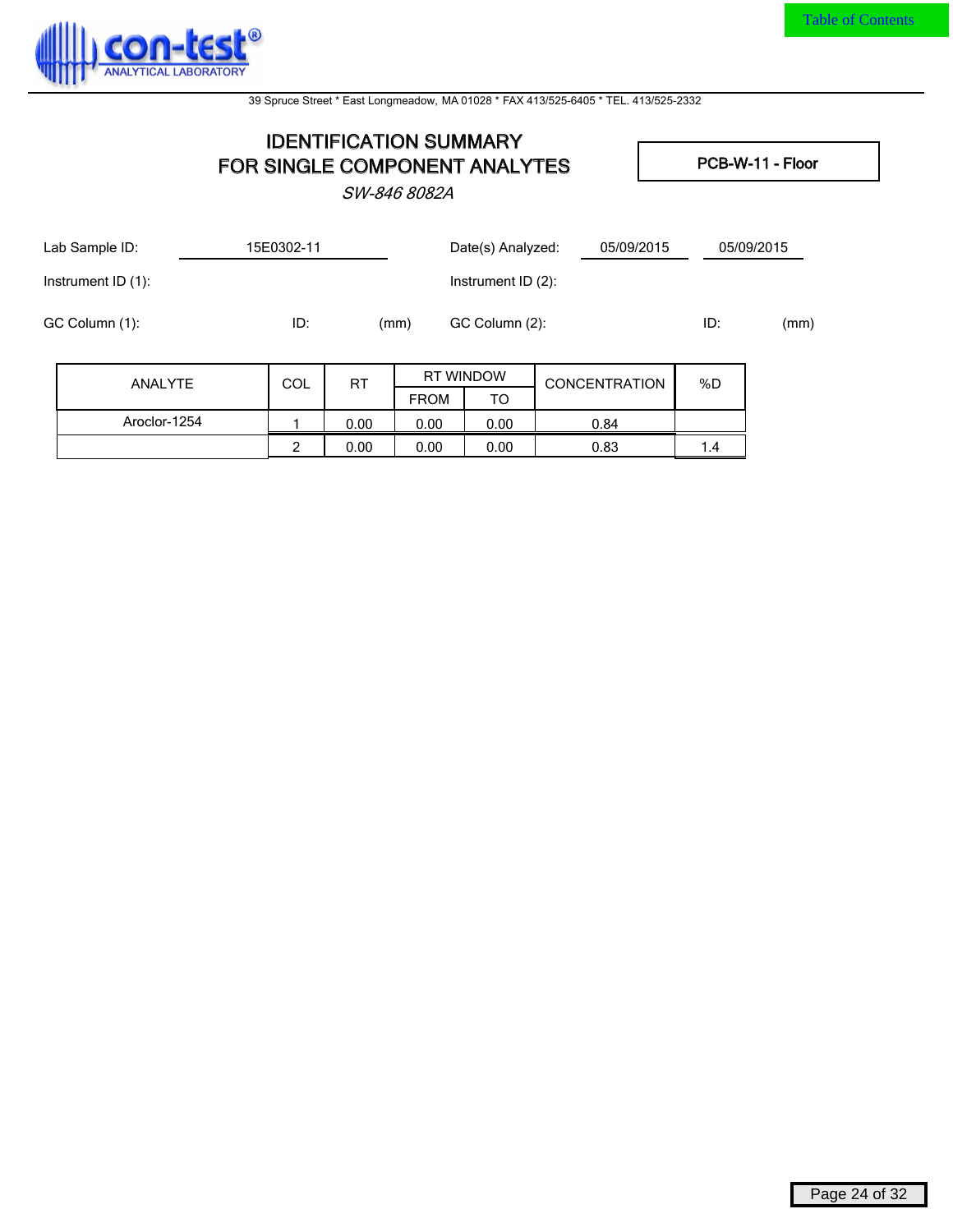

# **IDENTIFICATION SUMMARY FOR SINGLE COMPONENT ANALYTES LCS**

**SW-846 8082A**

|                | Lab Sample ID:     |  | B121329-BS1 |           |             | Date(s) Analyzed:     | 05/09/2015           |     | 05/09/2015 |
|----------------|--------------------|--|-------------|-----------|-------------|-----------------------|----------------------|-----|------------|
|                | Instrument ID (1): |  |             |           |             | Instrument ID $(2)$ : |                      |     |            |
| GC Column (1): |                    |  | ID:         |           | (mm)        | GC Column (2):        |                      | ID: | (mm)       |
|                | ANALYTE            |  | <b>COL</b>  | <b>RT</b> |             | <b>RT WINDOW</b>      | <b>CONCENTRATION</b> | %D  |            |
|                |                    |  |             |           | <b>FROM</b> | TO                    |                      |     |            |
|                | Aroclor-1016       |  |             | 0.00      | 0.00        | 0.00                  | 0.41                 |     |            |
|                |                    |  | 2           | 0.00      | 0.00        | 0.00                  | 0.43                 | 4   |            |
|                | Aroclor-1260       |  |             | 0.00      | 0.00        | 0.00                  | 0.47                 |     |            |
|                |                    |  | 2           | 0.00      | 0.00        | 0.00                  | 0.45                 | 3   |            |

Page 25 of 32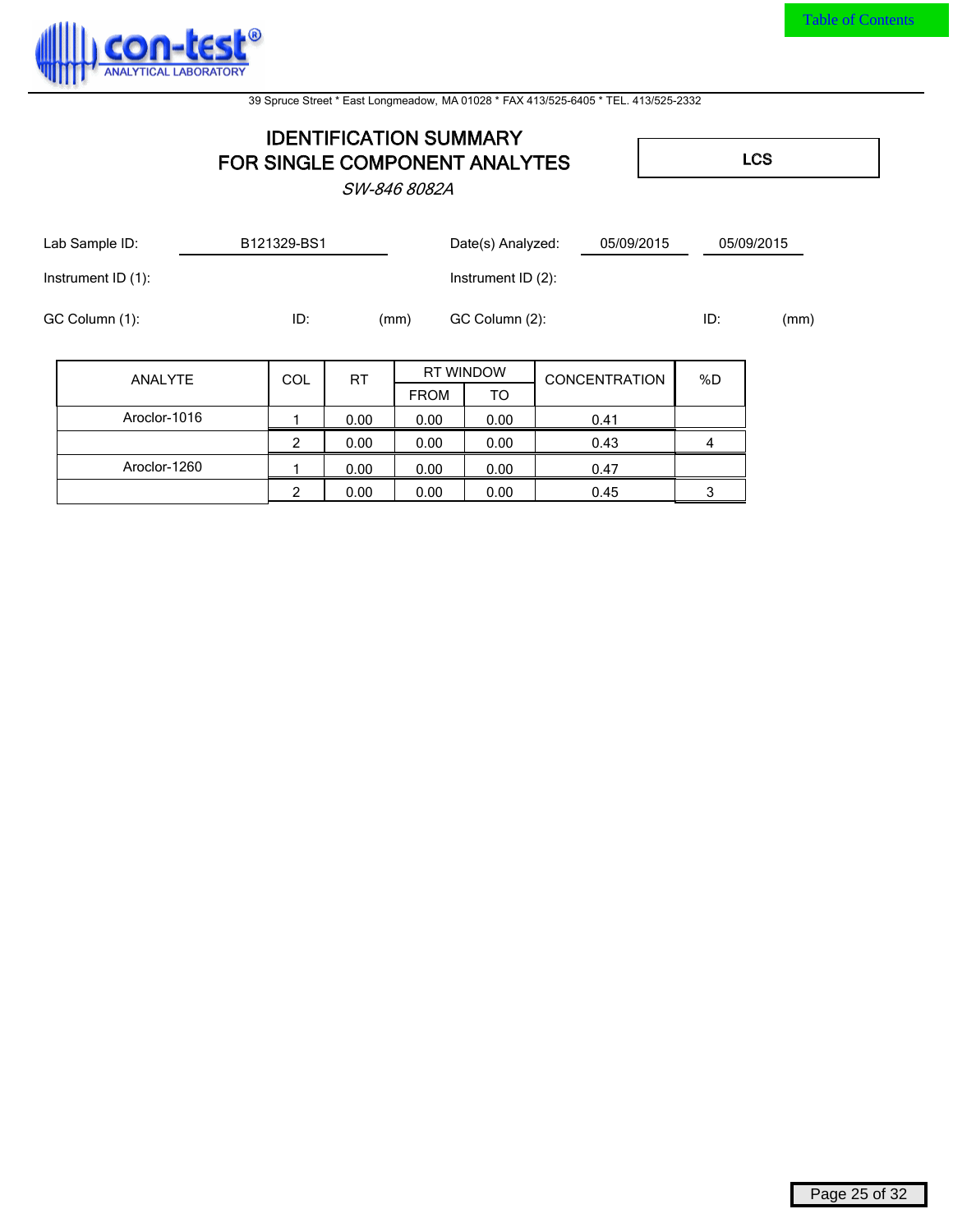

## **IDENTIFICATION SUMMARY FOR SINGLE COMPONENT ANALYTES** LCS Dup

**SW-846 8082A**

| Lab Sample ID: |                    | B121329-BSD1  |           |             | Date(s) Analyzed:<br>05/09/2015 |                      | 05/09/2015 |      |
|----------------|--------------------|---------------|-----------|-------------|---------------------------------|----------------------|------------|------|
|                | Instrument ID (1): |               |           |             | Instrument ID (2):              |                      |            |      |
|                | GC Column (1):     | ID:           |           | (mm)        | GC Column (2):                  |                      | ID:        | (mm) |
|                | ANALYTE            | COL           | <b>RT</b> |             | <b>RT WINDOW</b>                | <b>CONCENTRATION</b> | %D         |      |
|                |                    |               |           | <b>FROM</b> | TO                              |                      |            |      |
|                | Aroclor-1016       |               | 0.00      | 0.00        | 0.00                            | 0.35                 |            |      |
|                |                    | $\mathcal{P}$ | 0.00      | 0.00        | 0.00                            | 0.34                 | 3          |      |
|                | Aroclor-1260       |               | 0.00      | 0.00        | 0.00                            | 0.38                 |            |      |
|                |                    | 2             | 0.00      | 0.00        | 0.00                            | 0.37                 | 3          |      |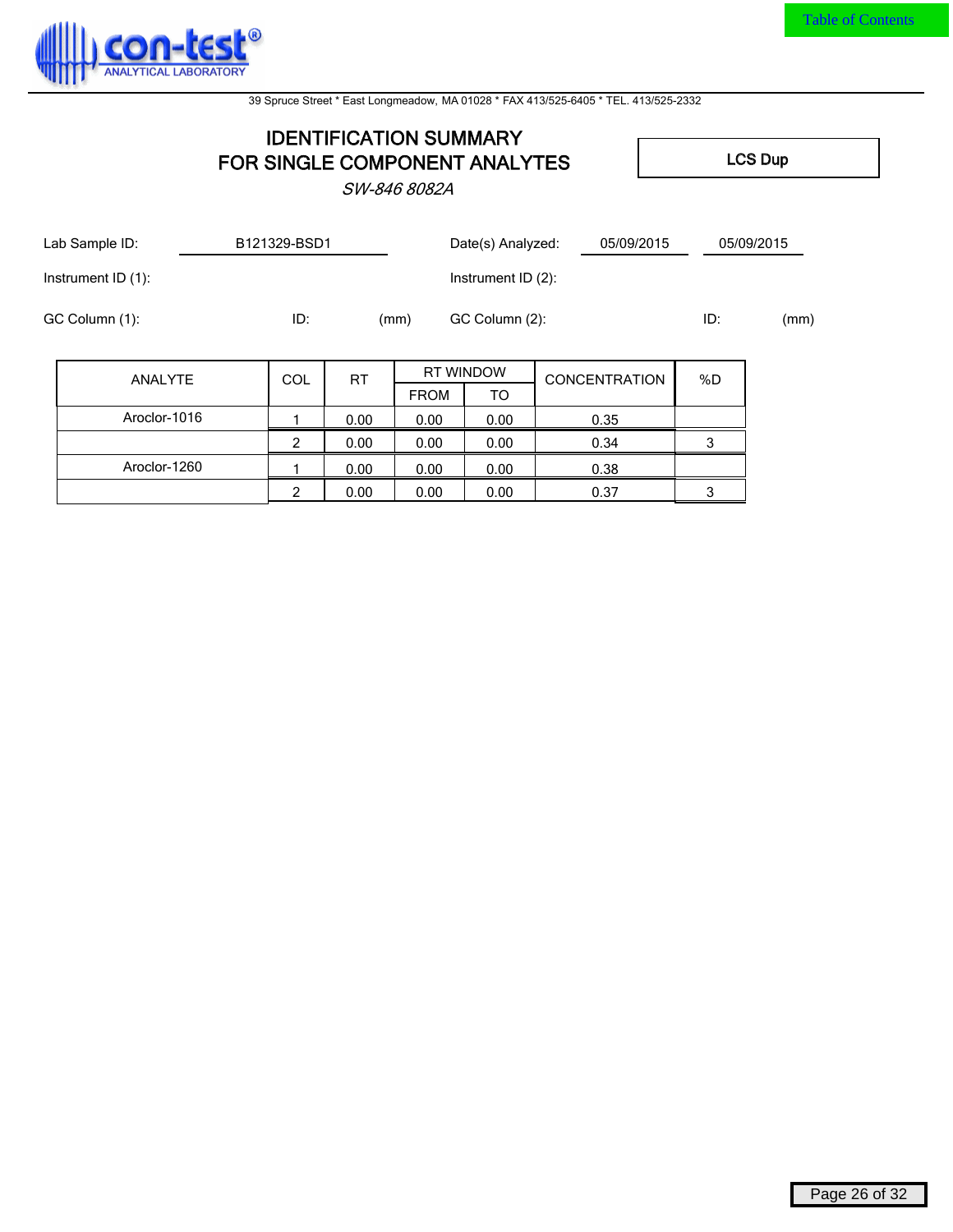<span id="page-27-0"></span>

#### 39 Spruce Street \* East Longmeadow, MA 01028 \* FAX 413/525-6405 \* TEL. 413/525-2332 **FLAG/QUALIFIER SUMMARY**

- \* QC result is outside of established limits.
- Ü Wide recovery limits established for difficult compound.
- á Wide RPD limits established for difficult compound.
- # Data exceeded client recommended or regulatory level

Percent recoveries and relative percent differences (RPDs) are determined by the software using values in the calculation which have not been rounded.

No results have been blank subtracted unless specified in the case narrative section.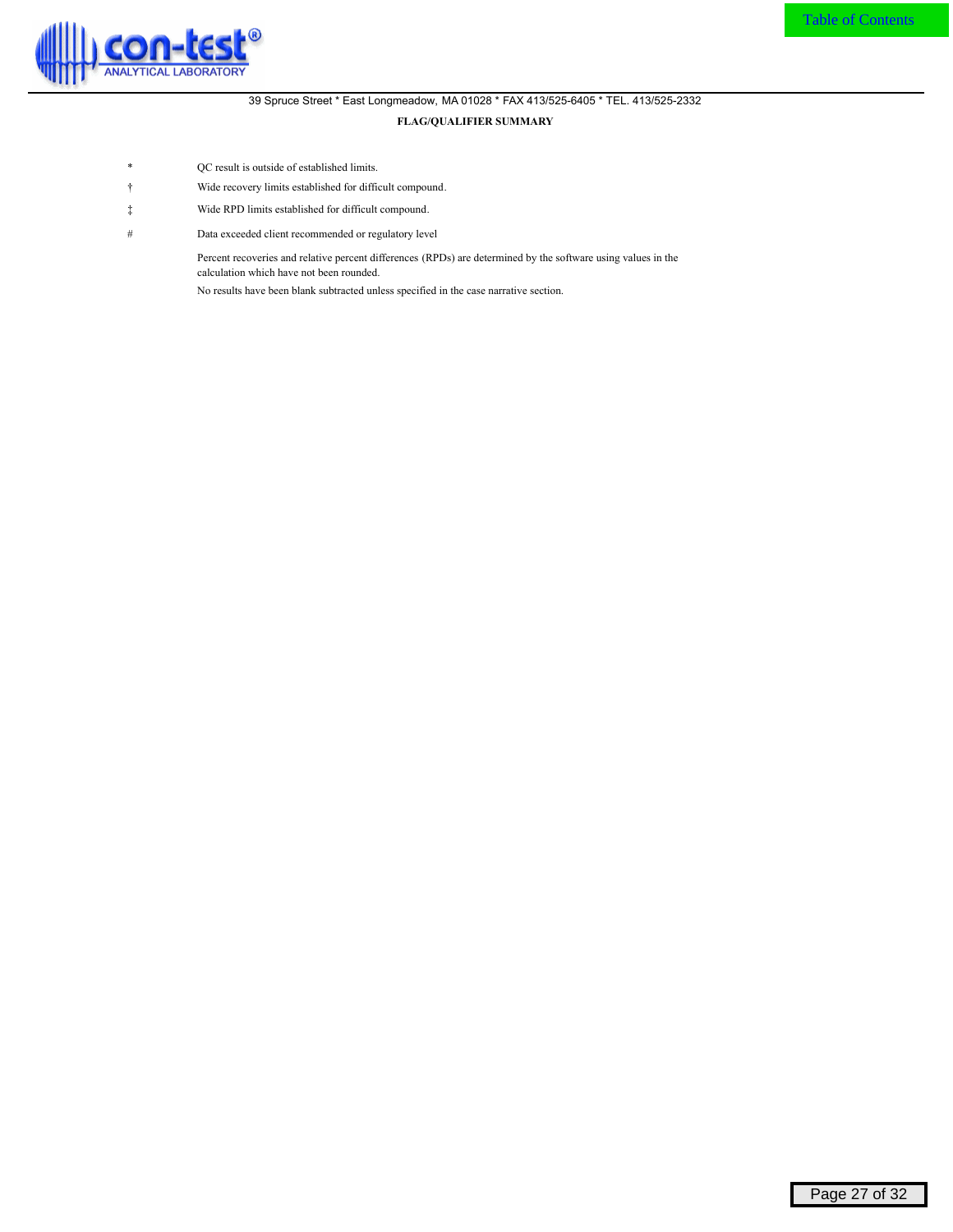<span id="page-28-0"></span>

**CERTIFICATIONS**

**Certified Analyses included in this Report**

**Analyte Certifications**

**No certified Analyses included in this Report**

The CON-TEST Environmental Laboratory operates under the following certifications and accreditations:

| Code           | Description                                  | Number               | Expires    |
|----------------|----------------------------------------------|----------------------|------------|
| <b>AIHA</b>    | AIHA-LAP, LLC                                | 100033               | 02/1/2016  |
| MA             | Massachusetts DEP                            | $M-MA100$            | 06/30/2015 |
| <b>CT</b>      | Connecticut Department of Publile Health     | PH-0567              | 09/30/2015 |
| NY <sub></sub> | New York State Department of Health          | 10899 NELAP          | 04/1/2016  |
| NH-S           | New Hampshire Environmental Lab              | <b>2516 NELAP</b>    | 02/5/2016  |
| RI.            | Rhode Island Department of Health            | LAO00112             | 12/30/2015 |
| NC             | North Carolina Div. of Water Quality         | 652                  | 12/31/2015 |
| NJ             | New Jersey DEP                               | MA007 NELAP          | 06/30/2015 |
| FL             | Florida Department of Health                 | <b>E871027 NELAP</b> | 06/30/2015 |
| <b>VT</b>      | Vermont Department of Health Lead Laboratory | LL015036             | 07/30/2015 |
| WA             | State of Washington Department of Ecology    | C <sub>2065</sub>    | 02/23/2016 |
| ME             | State of Maine                               | 2011028              | 06/9/2015  |
| VA             | Commonwealth of Virginia                     | 460217               | 12/14/2015 |
| $NH-P$         | New Hampshire Environmental Lab              | <b>2557 NELAP</b>    | 09/6/2015  |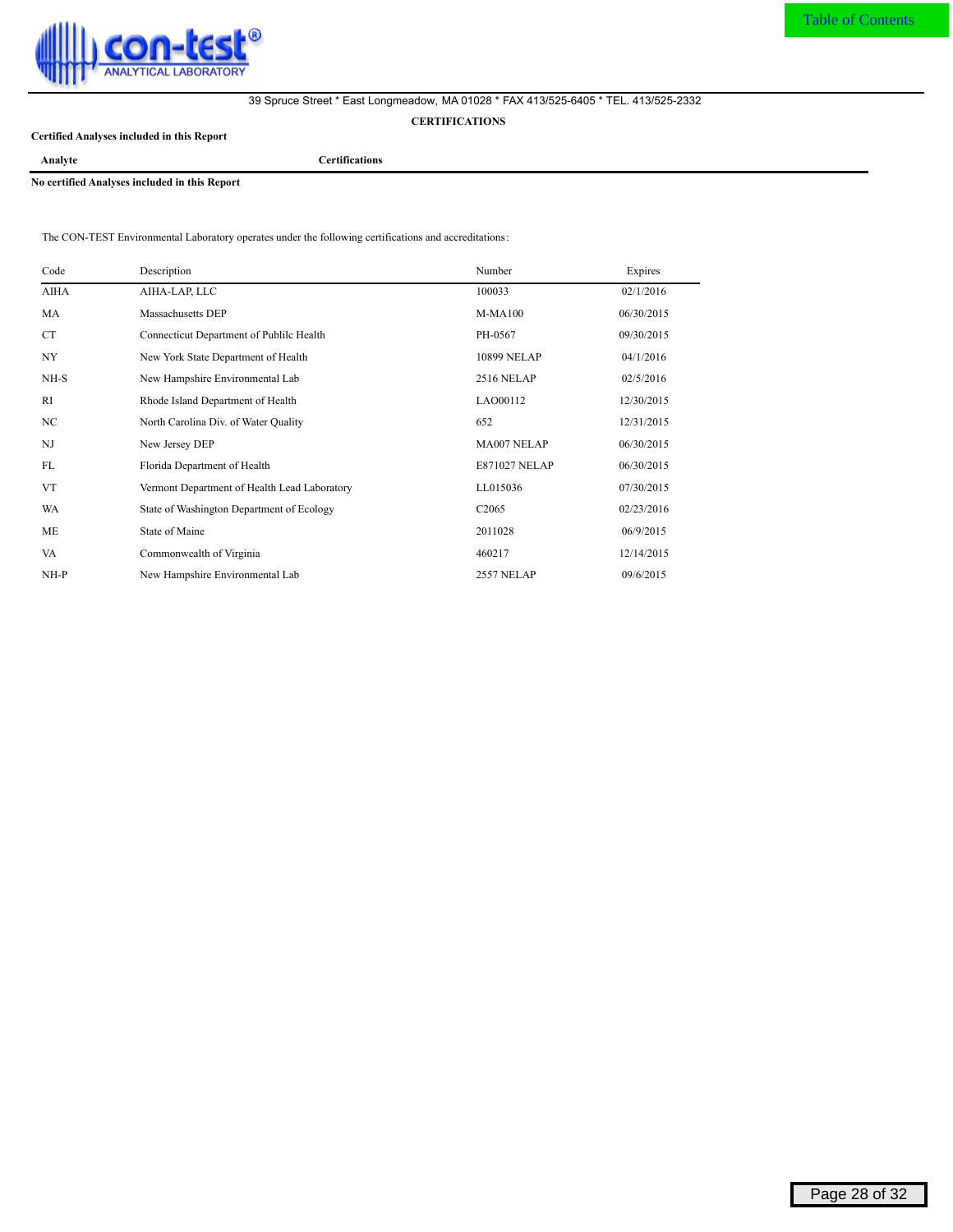<span id="page-29-0"></span>

| $\mathbf{\Omega}$<br>5<br>r-i<br>Page<br>East longmeadow, MA 01028<br>39 Spruce Street<br>CHAIN OF CUSTODY RECORD                                                       | # of Containers<br>ISEO302  | ** Preservation     | ***Container Code<br>203-378-5020 | Dissolved Metals<br>ANALYSIS REQUESTED | <b>Field Filtered</b><br>$\circ$                          | Lab to Filter<br>$\circ$ | ***Cont. Code<br>OWEBSITE     | A=amber glass<br>$G=g$ lass<br><b>AS808</b><br>results@amcenviro.com | <b>ST-sterile</b><br>P=plastic<br>OGIS<br><b>OEXCEL</b> | $V = V$ ial<br>O "Enhanced Data Package"<br>O OTHER | S=summa can<br>T=tedlar bag<br>derdxos<br>Canc Code<br><b>Matrix</b><br>Lade<br>Grab<br>Composite | <b>O=Other</b>           | ** Preservation      | $H = HCl$<br>$l = led$ | M = Methanol         | $S =$ Sulfuric Acid<br>$N =$ Nitric Acid | <b>B</b> = Sodium bisulfate<br>$X = Na$ hydroxide | $T = Na$ thiosulfate | $O =$ Other          | *Matrix Code:  | $GW =$ groundwater<br>WW=wastewater | DW= drinking water<br>S = soil/solid<br>$A = a$ ir<br>Please use the following codes to let Con-Test know if a specific sample<br>1<br>$\pmb{\mathsf{I}}$<br>П<br>$\begin{array}{c} \n 1 \\ 1 \\ 1\n \end{array}$<br>$\mathbf{I}$<br>$\blacksquare$<br>$\pmb{\mathsf{I}}$<br>$\mathbf{I}$ | $SL = sludge$<br>$O =$ other<br>H - High; M - Medium; L - Low; C - Clean; U - Unknown | Is your project MCP or RCP?<br><b>Detection Limit Requirements</b><br>Massachusetts: | O MCP Form Required<br>O RCP Form Required    | O MA State DW Form Required PWSID #<br><b>SALLANTON</b><br><b>CONSTRUCTION</b><br><b>Nddl</b> ><br><b>Connecticut</b> | <b>NELAC &amp; AIHA Certified</b><br><b>WBE/DBE Certified</b><br>$\mathbf{a}^{\dagger \dagger \mathbf{H}}$<br>୍ଚି |
|-------------------------------------------------------------------------------------------------------------------------------------------------------------------------|-----------------------------|---------------------|-----------------------------------|----------------------------------------|-----------------------------------------------------------|--------------------------|-------------------------------|----------------------------------------------------------------------|---------------------------------------------------------|-----------------------------------------------------|---------------------------------------------------------------------------------------------------|--------------------------|----------------------|------------------------|----------------------|------------------------------------------|---------------------------------------------------|----------------------|----------------------|----------------|-------------------------------------|-------------------------------------------------------------------------------------------------------------------------------------------------------------------------------------------------------------------------------------------------------------------------------------------|---------------------------------------------------------------------------------------|--------------------------------------------------------------------------------------|-----------------------------------------------|-----------------------------------------------------------------------------------------------------------------------|-------------------------------------------------------------------------------------------------------------------|
|                                                                                                                                                                         |                             |                     | Telephone:                        | Project #                              | Client PO#<br><b>DATA DELIVERY</b> (check all that apply) |                          | <b>OEMAIL</b><br>OFAX<br>Fax# | Email:                                                               | Format:                                                 | Collection                                          | Date/Time<br>Ending<br>Beginning<br>Date/Time                                                     | 05/06/15                 | 05/06/15             | 05/06/15               | 05/06/15             | 05/06/15                                 | 05/06/15                                          | 05/06/15             | 05/06/15             | 05/06/15       | 05/06/15                            |                                                                                                                                                                                                                                                                                           |                                                                                       | <b>Tumaround</b><br>7-Day<br>$\Box$                                                  | 10-Day<br><b>Other</b><br>$\Box$              | $1^{124-H}$ <b>B</b> <sup>1</sup> 48-H<br>$\ddot{}$<br><b>RUSH</b>                                                    | <sup>†</sup> Require lab approval<br>$U^{\dagger}72\text{-Hr}U^{\dagger}4\text{-Day}$                             |
| $\bigotimes_{\mathsf{ANALYTICALIABORATORY}} \bigotimes_{\mathsf{Fax.413\cdot 525\cdot 5405}} \mathsf{Fax.413\cdot 525\cdot 5405}} \mathsf{Fax.413\cdot 525\cdot 5405}}$ | Email: info@contestlabs.com | www.contestlabs.com |                                   | Box 423                                | 06615<br>5<br>Stratford,                                  | Jason Pringle            | Osborn - Gymnasium            |                                                                      |                                                         | proposal date                                       | Client Sample ID / Description                                                                    | Side A Wall<br>PCB-W-01- | PCB-W-02 Side A Wall | PCB-W-03 Side B Wall   | PCB-W-04 Side B Wall | PCB-W-05 Side C Wall                     | PCB-W-06 Side C Wall                              | PCB-W-07 Side D Wall | PCB-W-08 Side D Wall | PCB-W-09 Floor | PCB-W-10 Floor                      |                                                                                                                                                                                                                                                                                           |                                                                                       | Date/Time<br>F.                                                                      | <b>Sdieling</b><br>$\mathcal{U}: \mathcal{H}$ | ふう<br>$\left[\mathsf{P}_{i}\right]$<br>$\bar{\kappa}$                                                                 | $E_{\rm k2}$<br>Date/Time:<br>$\mathcal{E}$                                                                       |
|                                                                                                                                                                         |                             |                     | Company Name: AMC Environmental   | ن<br>نم<br><b>Address</b>              |                                                           | Attention:               | Project Location:             | Sampled By                                                           | Project Proposal Provided? (for billing purposes)       | O yes                                               | Con-Test Lab ID<br>(laboratory use only)                                                          |                          | S)                   | $\mathbb{S}^{\infty}$  | フ<br>C               | $\leftrightarrow$                        | $\Join$                                           | <b>S</b>             | <u>្ត</u>            |                |                                     | Comments                                                                                                                                                                                                                                                                                  |                                                                                       | signature<br>Relinquished                                                            | (eigreau)<br>A<br>iq pë<br>Récei              | Relinquished by: (signature)                                                                                          | Received By: (signature)                                                                                          |

 $\sim$ 

Page 29 of 32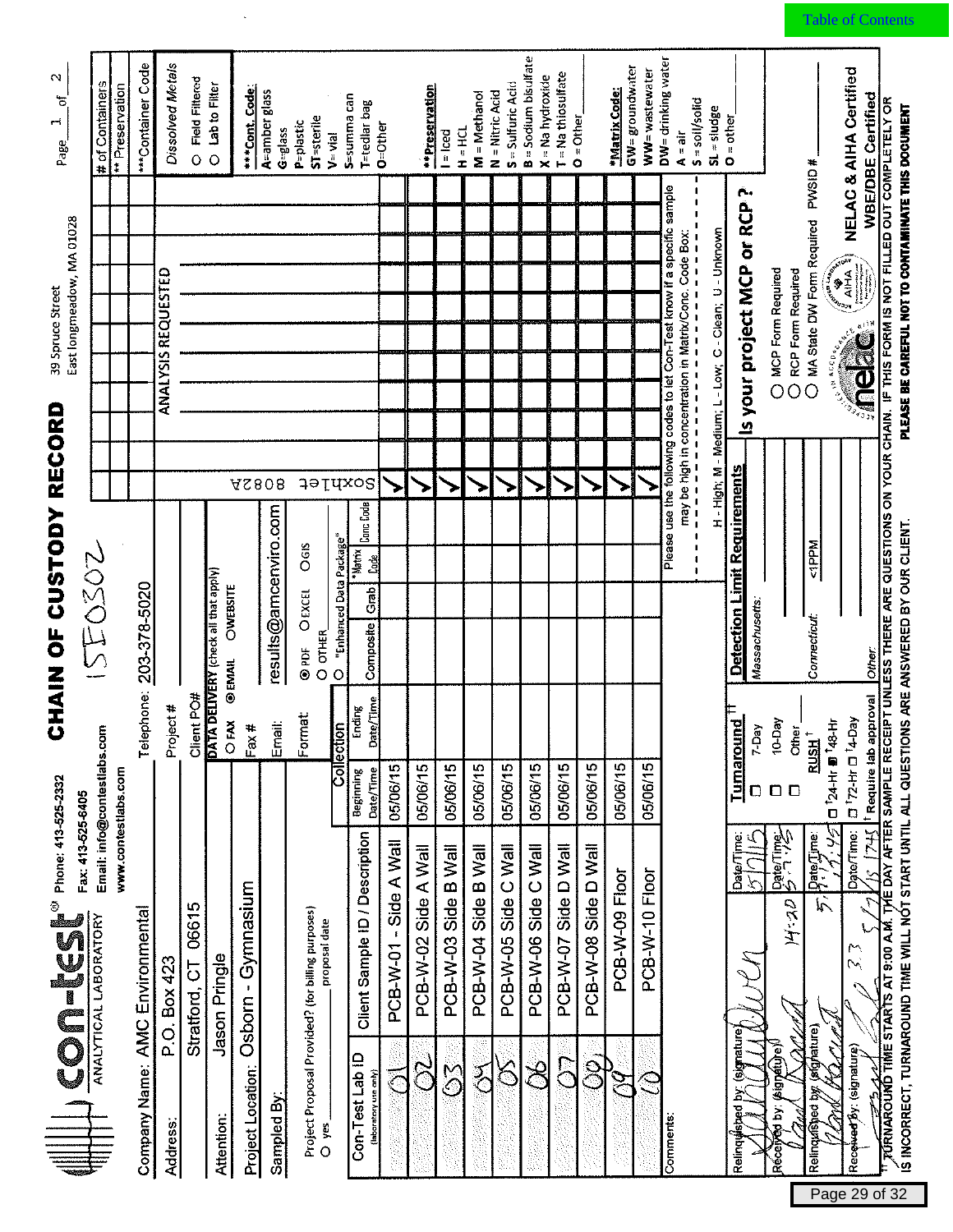| $\sim$<br>ð<br>$\mathbf{\sim}$<br>Page                   | # of Containers             | ** Preservation     | ***Container Code               | Dissolved Metals          | <b>Field Filtered</b><br>$\overline{O}$ | Lab to Filter<br>$\circ$                                  | ***Cont. Code:                            | A=amber glass<br>$G = g a$ ss | ST-sterile<br>P=plastic<br>$V = \nu$ ial                                        | S=summa can<br>T=tedlar bag                                                                | $o$ =Other     | **Preservation    | $=$ lced       | M = Methanol<br>$H = HCl$ | $S =$ Sulfuric Acid<br>$N =$ Nitric Acid | <b>B</b> = Sodium bisulfate | $T = Na$ thiosulfate<br>$X = Na$ hydroxide | $O =$ Other | *Matrix Code: | GW= groundwater<br>WW=wastewater | DW= drinking water<br>$A = air$                                                                                                    | $S =$ soil/solid<br>$SL = sludge$                                                                | $O = other$                                                                                                                      |                                            |                                        | <b>NELAC &amp; AIHA Certified</b><br>WBE/DBE Certified                                              |                                                                                                                                                                           |
|----------------------------------------------------------|-----------------------------|---------------------|---------------------------------|---------------------------|-----------------------------------------|-----------------------------------------------------------|-------------------------------------------|-------------------------------|---------------------------------------------------------------------------------|--------------------------------------------------------------------------------------------|----------------|-------------------|----------------|---------------------------|------------------------------------------|-----------------------------|--------------------------------------------|-------------|---------------|----------------------------------|------------------------------------------------------------------------------------------------------------------------------------|--------------------------------------------------------------------------------------------------|----------------------------------------------------------------------------------------------------------------------------------|--------------------------------------------|----------------------------------------|-----------------------------------------------------------------------------------------------------|---------------------------------------------------------------------------------------------------------------------------------------------------------------------------|
| East longmeadow, MA 01028<br>39 Spruce Street            |                             |                     |                                 | <b>ANALYSIS REQUESTED</b> |                                         |                                                           |                                           |                               |                                                                                 |                                                                                            |                |                   |                |                           |                                          |                             |                                            |             |               |                                  | Please use the following codes to let Con-Test know if a specific sample<br>may be high in concentration in Matrix/Conc. Code Box: | $\mathbf{I}$<br>H - High; M - Medium; L - Low; C - Clean; U - Unknown<br>,,,,,,,,,,,,,,,,,,,,,,, | Is your project MCP or RCP?                                                                                                      | O MCP Form Required<br>O RCP Form Required | O MA State DW Form Required PWSID#     | <b>CALLANDRIAN AND REAL PROPERTY</b>                                                                | EIPT UNLESS THERE ARE QUESTIONS ON YOUR CHAIN. IF THIS FORM IS NOT FILLED OUT COMPLETELY OR<br>PLEASE BE CAREFUL NOT TO CONTAMINATE THIS DOCUMENT                         |
| CHAIN OF CUSTODY RECORD                                  | 5502                        |                     | 203-378-5020                    |                           |                                         | Client PO#<br><b>DATA DELIVERY</b> (check all that apply) | <b>AS808</b><br>OWEBSITE<br><b>OEMAIL</b> | results@amcenviro.com         | <b>Soxhlet</b><br>O <sub>GIS</sub><br><b>OEXCEL</b><br>O OTHER<br>6P<br>$\circ$ | <b>Conc</b> Code<br>"Enhanced Data Package"<br>*Matrix<br><b>Code</b><br>Grab<br>Composite |                |                   |                |                           |                                          |                             |                                            |             |               |                                  | п                                                                                                                                  | $\begin{array}{c} 1 \\ 1 \\ 1 \end{array}$<br>$\pmb{\mathsf{I}}$<br>ı<br>$\mathbf{r}$            | Detection Limit Requirements<br>Massachusetts                                                                                    |                                            | $M$ dadi $>$<br><b>Connecticut</b>     | Other:                                                                                              |                                                                                                                                                                           |
|                                                          | Email: info@contestlabs.com |                     | Telephone:                      | Project #                 |                                         |                                                           | OFAX<br>Fax#                              | Email:                        | Format<br>łε<br>Collectic                                                       | Date/Time<br>Ending<br>Date/Time<br>Beginning                                              | 05/06/15       | 05/06/15          | 05/06/15       | 05/06/15                  | 05/06/15                                 | 05/06/15                    |                                            |             |               |                                  |                                                                                                                                    |                                                                                                  | ੂ<br>ਰੂ<br>$Y$ -Day<br><u>Turnarou</u><br>D                                                                                      | Other <sub>__</sub><br>10-Day<br>$\Box$    | FUSH <sup>+</sup>                      | <sup>1</sup> Require lab approval<br>D <sup>1</sup> 72-Hr D <sup>1</sup> 4-Day<br>□ 124-Hr 5 148-Hr |                                                                                                                                                                           |
| Phone: 413-525-2332<br>Fax: 413-525-6405<br><b>SPIGS</b> | ANALYTICAL LABORATORY       | www.contestlabs.com |                                 | P.O. Box 423              | 06615<br>Stratford, CT                  | Jason Pringle                                             | Gymnasium<br>Osborn                       |                               | Project Proposal Provided? (for biling purposes)<br>proposal date               | Client Sample ID / Description                                                             | PCB-W-11 Floor | PCB-W-12 Floor    | PCB-W-13 Floor | PCB-W-14 Floor            | PCB-W-15 Blank                           | PCB-W16 Blank               |                                            |             |               |                                  |                                                                                                                                    |                                                                                                  | $\frac{1}{\sqrt{2}}\left\{ \begin{array}{l} \frac{1}{\sqrt{2}} \\ \frac{1}{\sqrt{2}} \\ \frac{1}{\sqrt{2}} \end{array} \right\}$ | 34 Laied ind<br>ひょう                        | المنهوكميط<br>5                        | Date/Time:<br>745                                                                                   | IS INCORRECT, TURNAROUND TIMÉ WILL NOT START UNTIL ALL QUESTIONS ARE ANSWERED BY OUR CLIENT.<br>$\mathcal J$ urnaround time starts at 9;00 a,m. The DAY AFTER SAMPLE RECI |
|                                                          |                             |                     | Company Name: AMC Environmental | <b>Address</b>            |                                         | Attention:                                                | <b>Project Location:</b>                  | Sampled By:                   | O yes.                                                                          | Con-Test Lab ID<br>(łaboratory use only)                                                   |                | $\mathcal{L}_{1}$ |                | ⊃                         |                                          | م                           |                                            |             |               |                                  | Comments                                                                                                                           |                                                                                                  | meuniste)<br>Relind                                                                                                              | (signature)<br>Received by:                | (síghature)<br><b>Lished</b><br>Reling | ACM<br>Received by: (signatule)                                                                     |                                                                                                                                                                           |

Page 30 of 32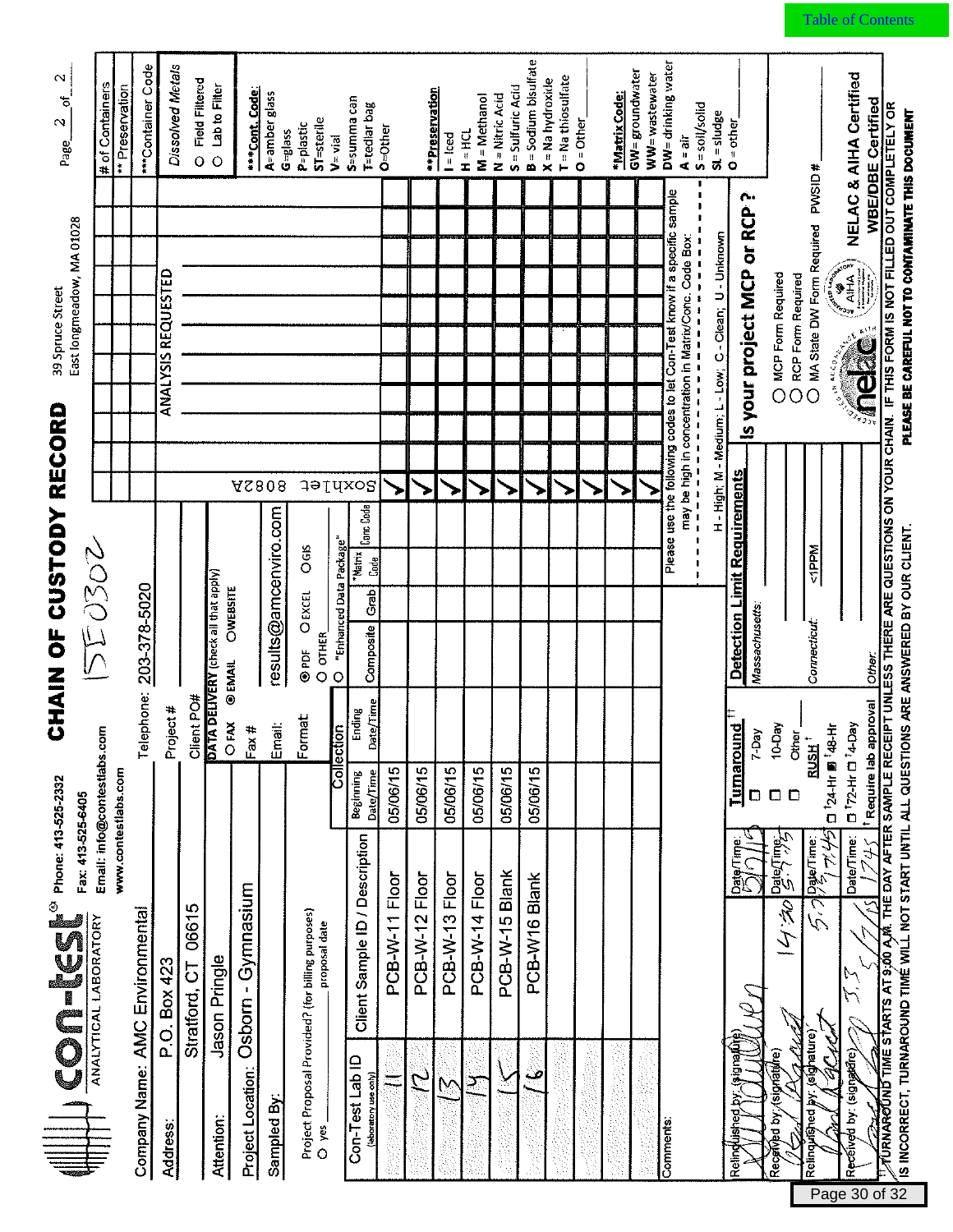| 39 Spruce St.<br>East Longmeadow, MA. 01028<br>P. 413-525-2332<br>$F: 413 - 525 - 6405$<br>www.contestlabs.com                    | <b>Sample Receipt Checklist</b>        | con-tesl                              |                                        | Page 1 of 2              | <b>Table of Contents</b><br>at II              |
|-----------------------------------------------------------------------------------------------------------------------------------|----------------------------------------|---------------------------------------|----------------------------------------|--------------------------|------------------------------------------------|
| <b>CLIENT NAME:</b>                                                                                                               | $Enviconment$ RECEIVED BY:             |                                       | .DI                                    |                          | DATE:                                          |
| 1) Was the chain(s) of custody relinquished and signed?                                                                           |                                        |                                       | Yes                                    | No                       | <b>No CoC Included</b>                         |
| 2) Does the chain agree with the samples?<br>If not, explain:                                                                     |                                        |                                       | Yes                                    | No                       |                                                |
| 3) Are all the samples in good condition?<br>If not, explain:                                                                     |                                        |                                       | Yes                                    | No                       |                                                |
| 4) How were the samples received:                                                                                                 |                                        |                                       |                                        |                          |                                                |
| On Ice $\mathbb{X}$<br>Direct from Sampling                                                                                       |                                        | Ambient                               |                                        | In Cooler(s) $\bigsqcup$ |                                                |
| Were the samples received in Temperature Compliance of (2-6°C)?                                                                   |                                        |                                       | <b>Yes</b>                             | <b>No</b>                | <b>N/A</b>                                     |
| Temperature °C by Temp blank                                                                                                      |                                        |                                       | Temperature °C by Temp gun             |                          | 3.3                                            |
|                                                                                                                                   |                                        |                                       |                                        |                          |                                                |
| 5) Are there Dissolved samples for the lab to filter?                                                                             |                                        |                                       | <b>Yes</b>                             | <b>No</b>                |                                                |
| Who was notified.                                                                                                                 | Date Time                              |                                       |                                        |                          |                                                |
| 6) Are there any RUSH or SHORT HOLDING TIME samples?                                                                              |                                        |                                       | Yes                                    | <b>No</b>                |                                                |
| Who was notified                                                                                                                  | Date                                   | Time                                  |                                        |                          |                                                |
| 7) Location where samples are stored:<br>8) Do all samples have the proper Acid pH:<br>9) Do all samples have the proper Base pH: | <b>Yes</b><br><b>Yes</b>               | <b>NIA</b><br>Nσ<br><b>N/A</b><br>No. | <b>Client Signature:</b>               |                          | (Walk-in clients only) if not already approved |
| 10) Was the PC notified of any discrepancies with the CoC vs the samples:                                                         |                                        |                                       |                                        | Yes<br>No                | <b>WA</b>                                      |
|                                                                                                                                   | <b>Containers received at Con-Test</b> |                                       |                                        |                          |                                                |
|                                                                                                                                   | # of containers                        |                                       |                                        |                          | # of containers                                |
| 1 Liter Amber                                                                                                                     |                                        |                                       | 8 oz amber/clear jar                   |                          |                                                |
| 500 mL Amber                                                                                                                      |                                        |                                       | 4 oz amber/clear jar                   |                          |                                                |
| 250 mL Amber (8oz amber)<br>1 Liter Plastic                                                                                       |                                        |                                       | 2 oz amber/clear jar)                  |                          | $\epsilon$<br>WIDCS                            |
| 500 mL Plastic                                                                                                                    |                                        |                                       | Plastic Bag / Ziploc<br><b>SOC Kit</b> |                          |                                                |
| 250 mL plastic                                                                                                                    |                                        |                                       | Non-ConTest Container                  |                          |                                                |
| 40 mL Vial - type listed below                                                                                                    |                                        |                                       | Perchlorate Kit                        |                          |                                                |
| Colisure / bacteria bottle                                                                                                        |                                        |                                       | <b>Flashpoint bottle</b>               |                          |                                                |
| Dissolved Oxygen bottle                                                                                                           |                                        |                                       | Other glass jar                        |                          |                                                |
| Encore                                                                                                                            |                                        |                                       | Other                                  |                          |                                                |
| Laboratory Comments:                                                                                                              |                                        |                                       |                                        |                          |                                                |
| 40 mL vials: # HCl                                                                                                                | # Methanol                             |                                       |                                        |                          | Time and Date Frozen:                          |
|                                                                                                                                   |                                        |                                       |                                        |                          |                                                |
| # Bisulfate<br>Doc# 277                                                                                                           | # DI Water                             |                                       |                                        |                          |                                                |
| Rev. 4 August 2013.<br># Thiosulfate                                                                                              |                                        | Unpreserved                           |                                        |                          |                                                |